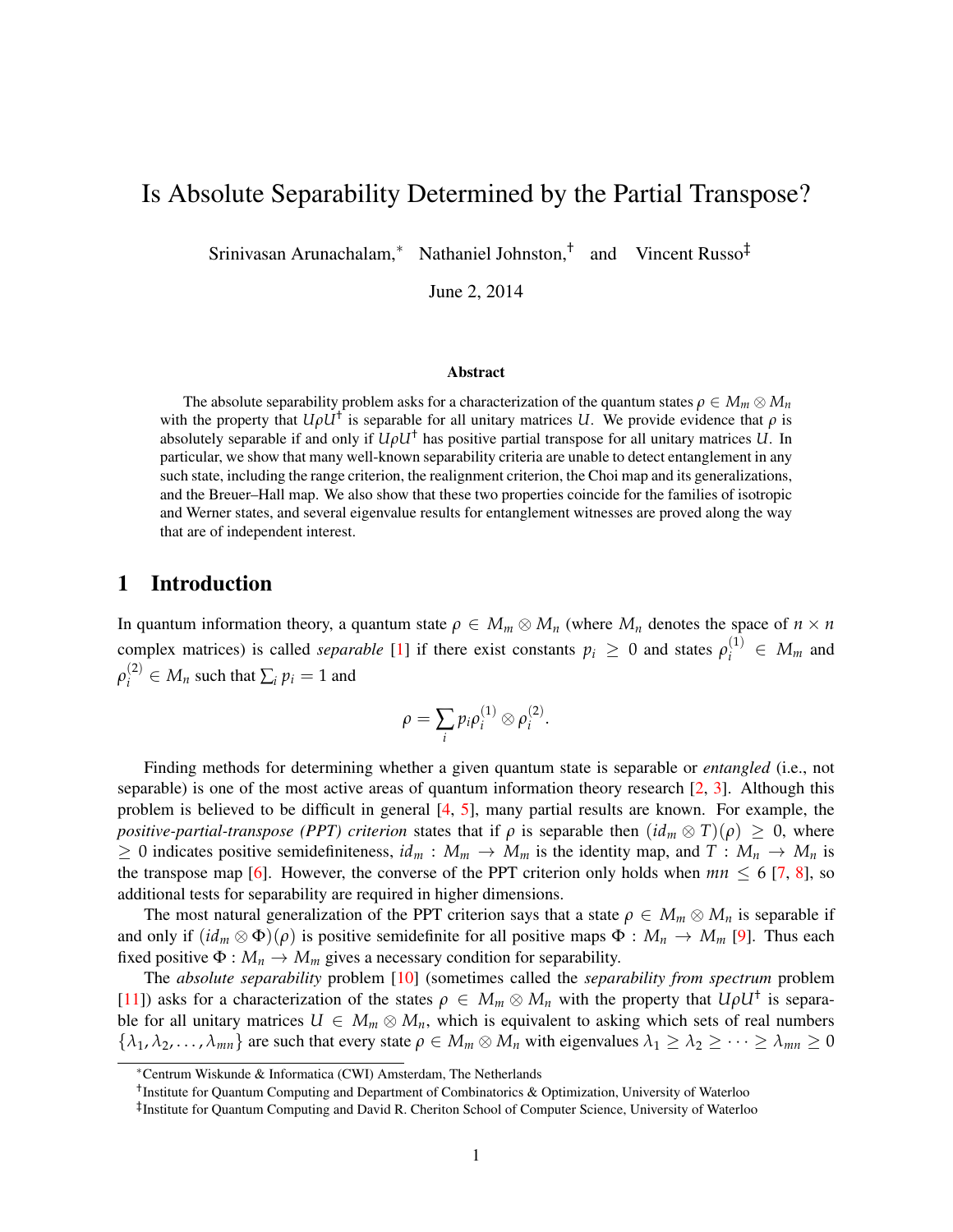is separable. This question was first answered in the  $m = n = 2$  case in [\[12\]](#page-20-8), where it was shown that  $\rho \in M_2 \otimes M_2$  is absolutely separable if and only if its eigenvalues satisfy  $\lambda_1 \leq \lambda_3 + 2\sqrt{\lambda_2\lambda_4}$ , however the problem remains open in general.

One motivation for this problem comes from the fact that it is sometimes easier to determine the eigenvalues of a quantum state than it is to determine the entire structure of that state  $[13, 14]$  $[13, 14]$  $[13, 14]$ . Thus, the absolute separability problem asks for the strongest separability test that can be devised given this restricted information. In another direction, the exact largest size of a ball of separable states centered at the maximally-mixed state  $\frac{1}{mn}(I \otimes I) \in M_m \otimes M_n$  is known [\[15\]](#page-20-11), and it is not difficult to show that every state within this ball is absolutely separable. However, there are also absolutely separable states outside of this ball, and it would be nice to have a characterization of where they are. Alternatively, we can think of states that are *not* absolutely separable as those that can be used to generate entanglement when the operations at our disposal are global unitary channels [\[16\]](#page-20-12).

One approach to characterizing the states that are absolutely separable would be to instead fix some necessary test for separability and determine the set of states  $\rho \in M_m \otimes M_n$  with the property that  $U \rho U^{\dagger}$ satisfies that separability test for all unitary matrices  $U \in M_m \otimes M_n$ . This approach was initiated in [\[17\]](#page-20-13), where the set of states  $\rho \in M_m \otimes M_n$  that are *absolutely PPT* (i.e., states such that  $(id_m \otimes T)(U\rho U^{\dagger})$ is positive semidefinite for all unitary *U*) were characterized. Since the PPT criterion implies separability when  $mn \leq 6$ , this result immediately showed that a state  $\rho \in M_2 \otimes M_3$  is absolutely separable if and only if  $\lambda_1 \leq \lambda_5 + 2\sqrt{\lambda_4 \lambda_6}$ , as well as recovering the already-known characterization in the  $m = n = 2$ case.

It was then shown in [\[18\]](#page-20-14) that the set of absolutely PPT states coincides with the set of absolutely separable states when  $m = 2$  and *n* is arbitrary, despite the fact that the set of PPT states is strictly larger than the set of separable states when  $m = 2$  and  $n \ge 4$ . The question was then asked whether or not the set of absolutely PPT states and absolutely separable states coincide when  $m, n \geq 3$ . The goal of this note is to provide evidence that these two sets do indeed coincide.

Some of the evidence of this claim that we provide is several results of the form "if *ρ* is absolutely PPT, then it is also absolutely <other separability criterion>". For example, we show that every absolutely PPT *ρ* ∈ *M<sup>m</sup>* ⊗ *M<sup>n</sup>* is also "absolutely realignable"—i.e., *UρU*† always satisfies the *realignment criterion* introduced in [\[19,](#page-20-15) [20\]](#page-20-16), even though there are PPT states  $\rho$  that violate the realignment criterion. This difference between the usual separability problem and the absolute separability problem is illustrated in Figure [1.](#page-1-0) We also prove that the absolute separability and absolute PPT properties coincide when restricted to the well-known families of Werner and isotropic states.



<span id="page-1-0"></span>Figure 1: The figure on the left represents the relationship between the set of separable states  $\mathcal{S}\mathcal{E}\mathcal{P}$ , the set of PPT states  $PPT$ , and the set of states that satisfy the realignment criterion R. The figure on the right represents the relationship between the set of absolutely PPT states  $\mathcal{PPT}_{abs}$  and the set  $\mathcal{R}_{abs}$  of states that are "absolutely realignable" (see Theorem [1\)](#page-8-0).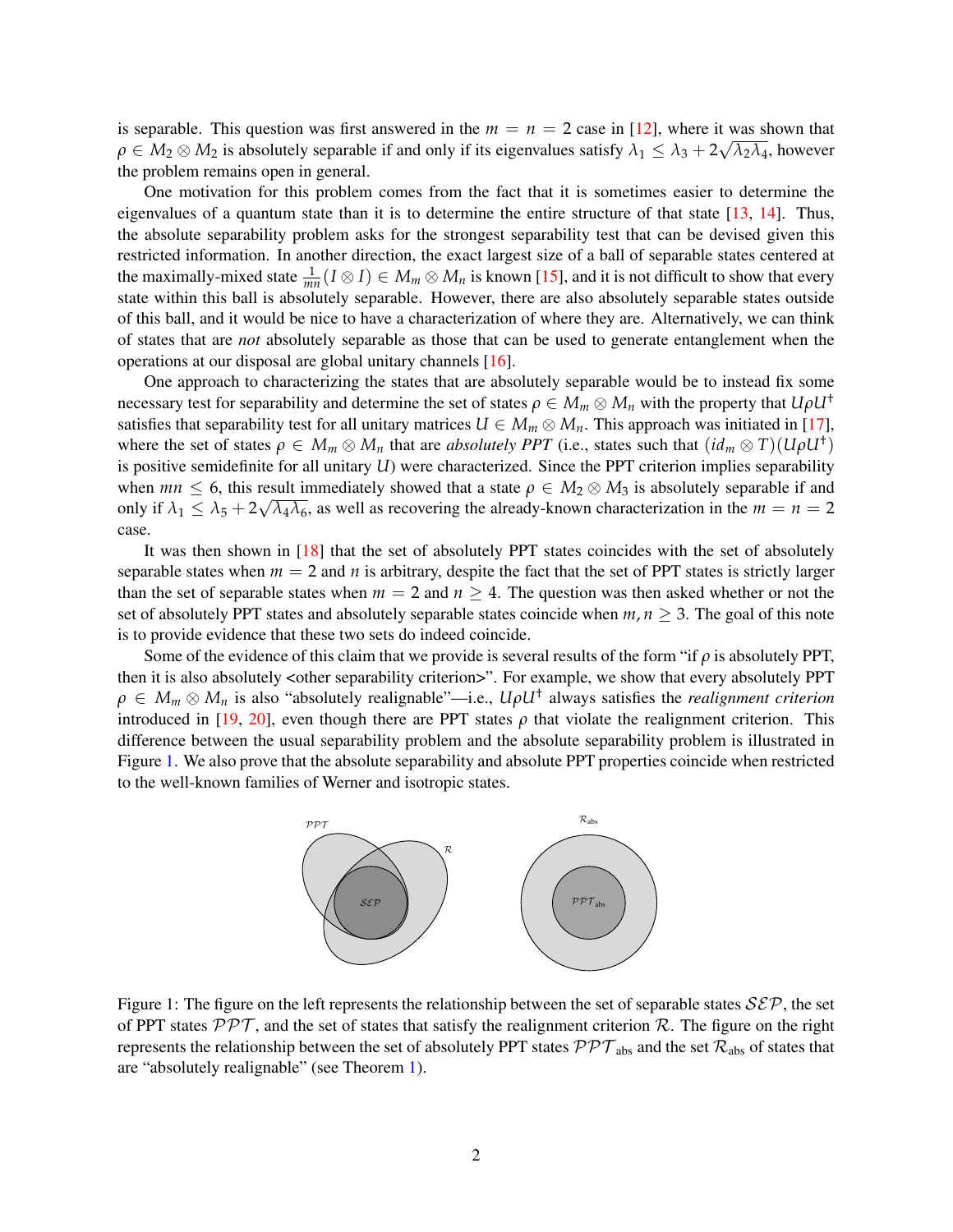## 2 Preliminaries

The proofs of our results rely heavily on *semidefinite programming*. Given Hermitian matrices  $A \in M_n$ and  $B \in M_m$  and a Hermiticity-preserving linear map  $\Phi : M_n \to M_m$  (i.e., a map such that  $\Phi(X^{\dagger}) =$  $\Phi(X)^{\dagger}$  for all  $X \in M_n$ ), the semidefinite program associated with the triple  $(A, B, \Phi)$  is the following pair of optimization problems:

|                    | Primal problem               |                    | Dual problem                           |
|--------------------|------------------------------|--------------------|----------------------------------------|
| maximize: $Tr(AX)$ |                              | minimize: $Tr(BY)$ |                                        |
|                    | subject to: $\Phi(X) \leq B$ |                    | subject to: $\Phi^{\dagger}(Y) \geq A$ |
|                    | $X \geq 0$                   |                    | $Y > 0$ ,                              |

where  $\Phi^{\dagger}$ :  $M_m \to M_n$  is the *dual map* of  $\Phi$  defined by  $\text{Tr}(\Phi(X)Y) = \text{Tr}(X\Phi^{\dagger}(Y))$  for all  $X \in M_n$ and  $Y \in M_m$ . Semidefinite programs can be efficiently solved [\[21\]](#page-20-17), and furthermore *weak duality* always holds, which tells us that  $Tr(AX) \leq Tr(BY)$  for all feasible points  $X \in M_n$  and  $Y \in M_m$ . In particular, this means that we can get upper bounds on the optimal value of the primal problem by simply finding a single feasible point for the dual problem (and similarly, feasible points of the primal problem give lower bounds on the optimal value of the dual problem). For a more thorough introduction to semidefinite programming, see [\[22,](#page-20-18) [23\]](#page-21-0).

Given a linear map  $\Phi : M_n \to M_m$ , we recall that its *Choi matrix* is the operator

$$
J(\Phi) \stackrel{\text{def}}{=} n(id_n \otimes \Phi)(|\psi^+\rangle\langle\psi^+|) \in M_n \otimes M_m,
$$

where  $|\psi^{+}\rangle = \frac{1}{\sqrt{n}}\sum_{i=1}^{n}|i\rangle\otimes|i\rangle \in \mathbb{C}^{n}\otimes \mathbb{C}^{n}$  is the standard maximally-entangled pure state. It is wellknown that  $\Phi$  is *completely positive* (i.e., satisfies  $(id_n \otimes \Phi)(X) \geq 0$  whenever  $0 \leq X \in M_n \otimes M_n$ ) if and only if  $J(\Phi)$  is positive semidefinite [\[24\]](#page-21-1).

Our proofs will also be heavily reliant on the notion of *entanglement witnesses*, which are Hermitian operators  $W \in M_m \otimes M_n$  with the property that  $Tr(W\sigma) \geq 0$  for all separable  $\sigma \in M_m \otimes M_n$ , but Tr( $W\rho$ ) < 0 for some (necessarily entangled)  $\rho \in M_m \otimes M_n$ . Here we say that *W* detects the entanglement in  $\rho$ , and we note that every entangled  $\rho$  is detected by some entanglement witness *W*. Finally, we will also make frequent use of the family of Schatten *p*-norms, defined for  $p \in [1, \infty]$  by

$$
||X||_p := \left[\text{Tr}\left((X^{\dagger}X)^{p/2}\right)\right]^{1/p},
$$

where we define  $||X||_{tr} := ||X||_1$ ,  $||X||_F := ||X||_2$ , and  $||X|| := ||X||_{\infty}$  (and in these special cases, these norms are often called the *trace norm*, *Frobenius norm*, and *operator norm*, respectively).

The remainder of this article is organized as follows. In Section [3,](#page-2-0) we briefly review the characterization of states that are absolutely PPT that was originally derived in [\[17\]](#page-20-13). We then present our primary conjecture on the equivalence of absolute PPT and absolute separability, and state the implications of this conjecture in Section [4.](#page-4-0) The next sections are dedicated to presenting various forms of evidence for the truth of our conjecture. For instance, in Section [5,](#page-5-0) we show many separability criteria are unable to detect entanglement in any absolutely PPT state. In Section [6,](#page-16-0) we show that for specific classes of states that absolute separability and absolute PPT coincide. Finally, in Section [7,](#page-19-3) we conclude and list a number of open problems and directions for future research.

## <span id="page-2-0"></span>3 Absolute Positive Partial Transpose

We now briefly recall some of the key points of the characterization of absolutely PPT states given in [\[17\]](#page-20-13). Indeed, the main result of that paper shows that, for each  $m, n \in \mathbb{N}$ , there exists a finite family of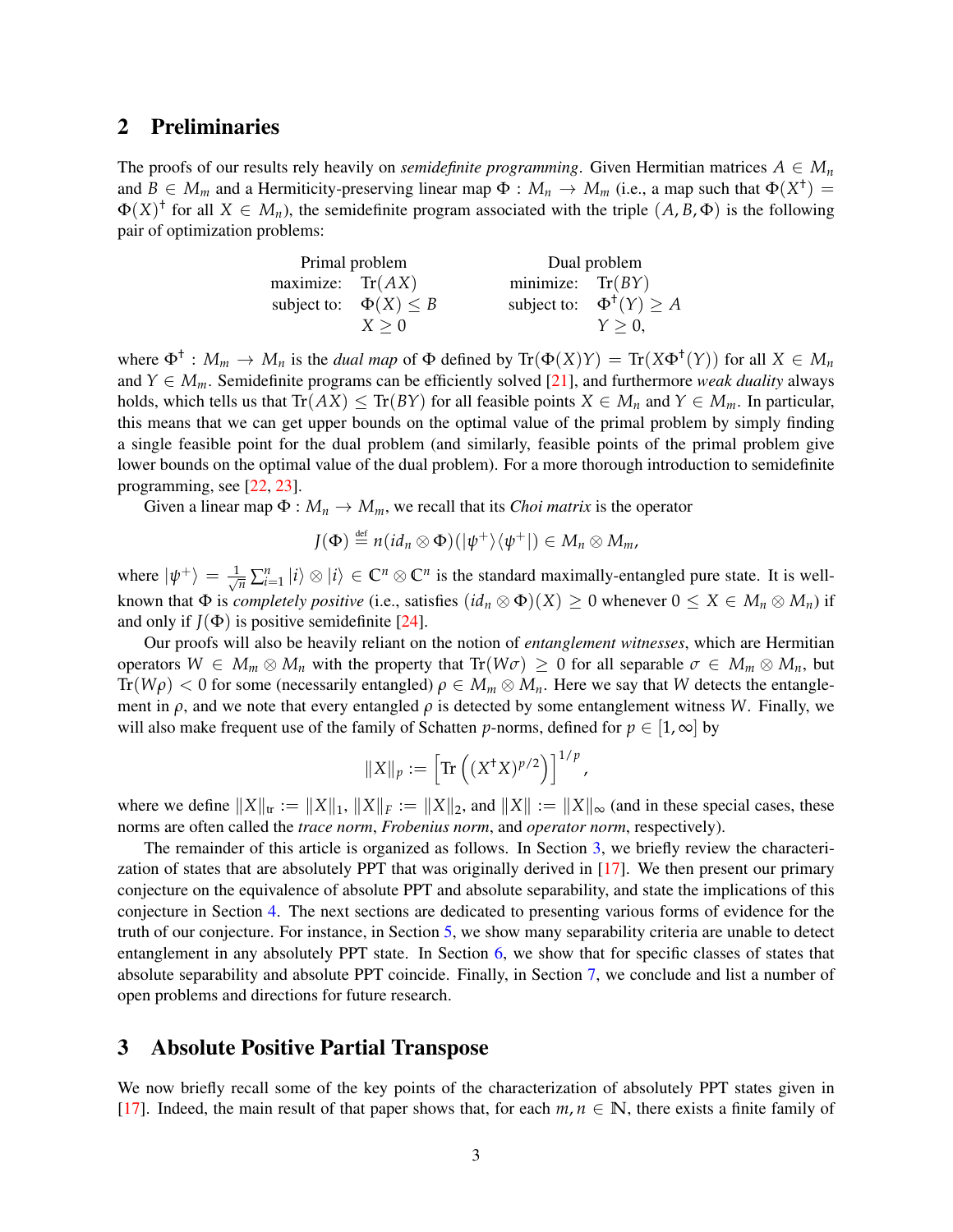linear matrix inequalities (LMIs) with the property that  $\rho \in M_m \otimes M_n$  is absolutely PPT if and only if its eigenvalues  $\lambda_1 \geq \lambda_2 \geq \cdots \geq \lambda_{mn}$  satisfy each of the LMIs.

In the  $m = 2$  case, the LMI that determines absolute PPT is

<span id="page-3-0"></span>
$$
L_1:=\begin{bmatrix}2\lambda_{2n} & \lambda_{2n-1}-\lambda_1\\ \lambda_{2n-1}-\lambda_1 & 2\lambda_{2n-2}\end{bmatrix}\geq 0,
$$

which is easily seen to be equivalent to the previously-discussed inequalities  $\lambda_1 \leq \lambda_3 + 2$ √ be equivalent to the previously-discussed inequalities  $\lambda_1 \leq \lambda_3 + 2\sqrt{\lambda_2\lambda_4}$  when  $n = 2$  and  $\lambda_1 \leq \lambda_5 + 2\sqrt{\lambda_4 \lambda_6}$  when  $n = 3$ .

In the  $m = 3$  case, there are two LMIs that determine absolute PPT:

$$
L_{1} := \begin{bmatrix} 2\lambda_{3n} & \lambda_{3n-1} - \lambda_{1} & \lambda_{3n-3} - \lambda_{2} \\ \lambda_{3n-1} - \lambda_{1} & 2\lambda_{3n-2} & \lambda_{3n-4} - \lambda_{3} \\ \lambda_{3n-3} - \lambda_{2} & \lambda_{3n-4} - \lambda_{3} & 2\lambda_{3n-5} \end{bmatrix} \ge 0,
$$
  
\n
$$
L_{2} := \begin{bmatrix} 2\lambda_{3n} & \lambda_{3n-1} - \lambda_{1} & \lambda_{3n-2} - \lambda_{2} \\ \lambda_{3n-1} - \lambda_{1} & 2\lambda_{3n-3} & \lambda_{3n-4} - \lambda_{3} \\ \lambda_{3n-2} - \lambda_{2} & \lambda_{3n-4} - \lambda_{3} & 2\lambda_{3n-5} \end{bmatrix} \ge 0.
$$
\n(1)

That is,  $\rho \in M_3 \otimes M_n$  is absolutely PPT if and only if its eigenvalues satisfy both of the positive semidefiniteness conditions [\(1\)](#page-3-0).

In general, once we have fixed  $m$ ,  $n$  we use  $L_1$ ,  $L_2$ ,  $L_3$ , ... to denote the matrices of eigenvalues whose positive semidefiniteness determine absolute PPT, and these matrices always look quite similar to the matrices [\(1\)](#page-3-0) in the  $m = 3$  case. For example, each  $L_i$  is of size  $\min\{m, n\} \times \min\{m, n\}$ , the diagonal entry of each  $L_i$  is 2 times one of the  $\lambda_j$ 's, and each off-diagonal entry is the difference of two of the  $\lambda_j$ 's. Furthermore, the top-left  $2 \times 2$  sub-matrix of  $L_1$  is always of the form

<span id="page-3-1"></span>
$$
\begin{bmatrix}\n2\lambda_{mn} & \lambda_{mn-1} - \lambda_1 \\
\lambda_{mn-1} - \lambda_1 & 2\lambda_{mn-2}\n\end{bmatrix},
$$
\n(2)

so positive semidefiniteness of [\(2\)](#page-3-1) is a necessary (but not sufficient when  $m, n \geq 3$ ) condition for  $\rho$  to be absolutely PPT.

We note that the number of  $L_i$ 's that must be checked to be positive semidefinite grows exponentially in min $\{m, n\}$  (for example, when min $\{m, n\} = 7$  the number of  $L_i$ 's is 107, 498 [\[25\]](#page-21-2)), and their exact construction is slightly complicated. However, it is not important for our purposes to be familiar with their exact construction—the properties of these matrices that we presented above are all we need.

We now present, without proof, a lemma that is well-known in matrix analysis (see, for example, [\[26,](#page-21-3) Problem III.6.14]).

<span id="page-3-2"></span>**Lemma 1.** Let  $A, B \in M_n$  be Hermitian matrices with eigenvalues  $\lambda_1 \geq \cdots \geq \lambda_n$  and  $\mu_1 \geq \cdots \geq \mu_n$ , *respectively. Then*

$$
\min\big\{\operatorname{Tr}(AUBU^{\dagger}):U\in M_n\text{ is unitary}\big\}=\sum_{j=1}^n\lambda_j\mu_{n-j+1}.
$$

We can make use of Lemma [1](#page-3-2) to see that semidefinite programming can be used to determine whether or not a given entanglement witness is capable of detecting entanglement in an absolutely PPT state. In particular, if we have an entanglement witness  $W \in M_m \otimes M_n$  with eigenvalues  $\mu_1 \geq \cdots \geq \mu_{mn}$  then *W* can detect the entanglement in some absolutely PPT state if and only if the optimal value of the following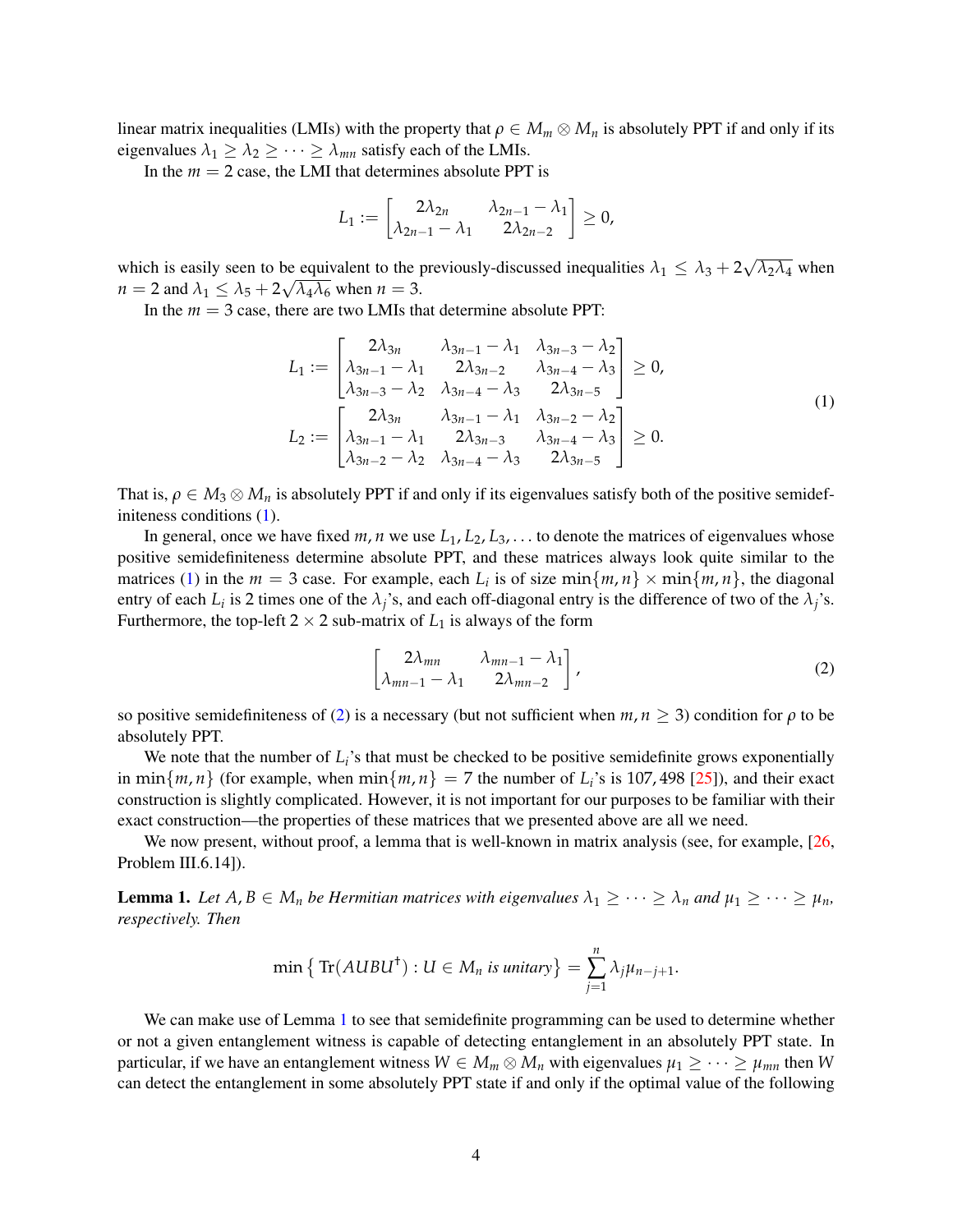semidefinite program is strictly less than zero:

<span id="page-4-1"></span>minimize: 
$$
\sum_{j=1}^{mn} \lambda_j \mu_{mn-j+1}
$$
  
\nsubject to:  $L_i \ge 0 \quad \forall i$   
\n
$$
\lambda_j \ge \lambda_{j+1} \ge 0 \quad \forall 1 \le j \le mn - 1
$$
  
\n
$$
\sum_{j=1}^{mn} \lambda_j = 1.
$$
\n(3)

Indeed, the constraints in the SDP [\(3\)](#page-4-1) are simply enforcing the fact that  $\lambda_1 \geq \cdots \geq \lambda_{mn} \geq 0$  are the eigenvalues of some absolutely PPT state. It then follows from Lemma [1](#page-3-2) that the SDP [\(3\)](#page-4-1) computes

$$
\min\big\{\operatorname{Tr}(W\rho):\rho\in M_m\otimes M_n\text{ is absolutely PPT}\big\}.
$$

## <span id="page-4-0"></span>4 The Conjecture

We now present our main conjecture, which states that the absolute separability and absolute PPT properties coincide. Recall that this conjecture was already proved in the  $m = 2$  case in [\[18\]](#page-20-14).

<span id="page-4-2"></span>**Conjecture 1.** A quantum state  $\rho \in M_m \otimes M_n$  is absolutely separable if and only if it is absolutely PPT.

The rest of the paper is devoted to presenting evidence that Conjecture [1](#page-4-2) is true. Or at the very least, we show that many of the "standard" techniques from entanglement theory cannot be used to find a counterexample to the conjecture. We first need the following proposition.

<span id="page-4-3"></span>**Proposition 1.** Suppose that there exists a state  $\rho \in M_m \otimes M_n$  that is absolutely PPT but not absolutely *separable. Then ρ has full rank.*

*Proof.* Suppose that  $\rho$  is absolutely PPT with eigenvalues  $\lambda_1 \geq \cdots \geq \lambda_{mn} = 0$  (notice that we set the smallest eigenvalue equal to 0, so that  $\rho$  does not have full rank). Our goal is to show that  $\rho$  is absolutely separable.

We recall from Section [3](#page-2-0) that the matrix [\(2\)](#page-3-1) must be positive semidefinite. However, by using the fact that  $\lambda_{mn} = 0$ , we then see that  $\lambda_1 = \lambda_{mn-1}$ , which implies that (up to a positive scalar multiple),  $\rho = I - |v\rangle\langle v|$  for some pure state  $|v\rangle \in \mathbb{C}^m \otimes \mathbb{C}^n$ . We now use [\[15,](#page-20-11) Theorem 1], which says that every operator of the form  $I - X$  with  $||X||_F \le 1$  is separable (and even absolutely separable). Since  $\|v\rangle\langle v\|_F = 1$ , it follows that  $\rho$  is absolutely separable, as desired.  $\Box$ 

Proposition [1](#page-4-3) immediately implies that the range criterion [\[27\]](#page-21-4) for detecting entanglement, which states that the range of a separable state is spanned by product pure states, cannot possibly detect entanglement in any absolutely PPT state. To see this, simply note that the range of a full-rank state is the entire Hilbert space, which is always spanned by product states (such as the standard basis). Furthermore, Proposition [1](#page-4-3) also shows that most of the "usual" ways of creating PPT entangled states cannot possibly create absolutely PPT entangled states, since almost all such methods result in states that are *not* of full rank (e.g., chessboard states [\[28\]](#page-21-5), states constructed by unextendible product bases [\[29\]](#page-21-6), the 1-parameter family of states constructed by the Horodeckis [\[30\]](#page-21-7), and so on). Only a couple of families of bound entangled states with full rank are known [\[31\]](#page-21-8), and we have not been able to find any that are absolutely PPT (see Section [6.3,](#page-18-0) for example).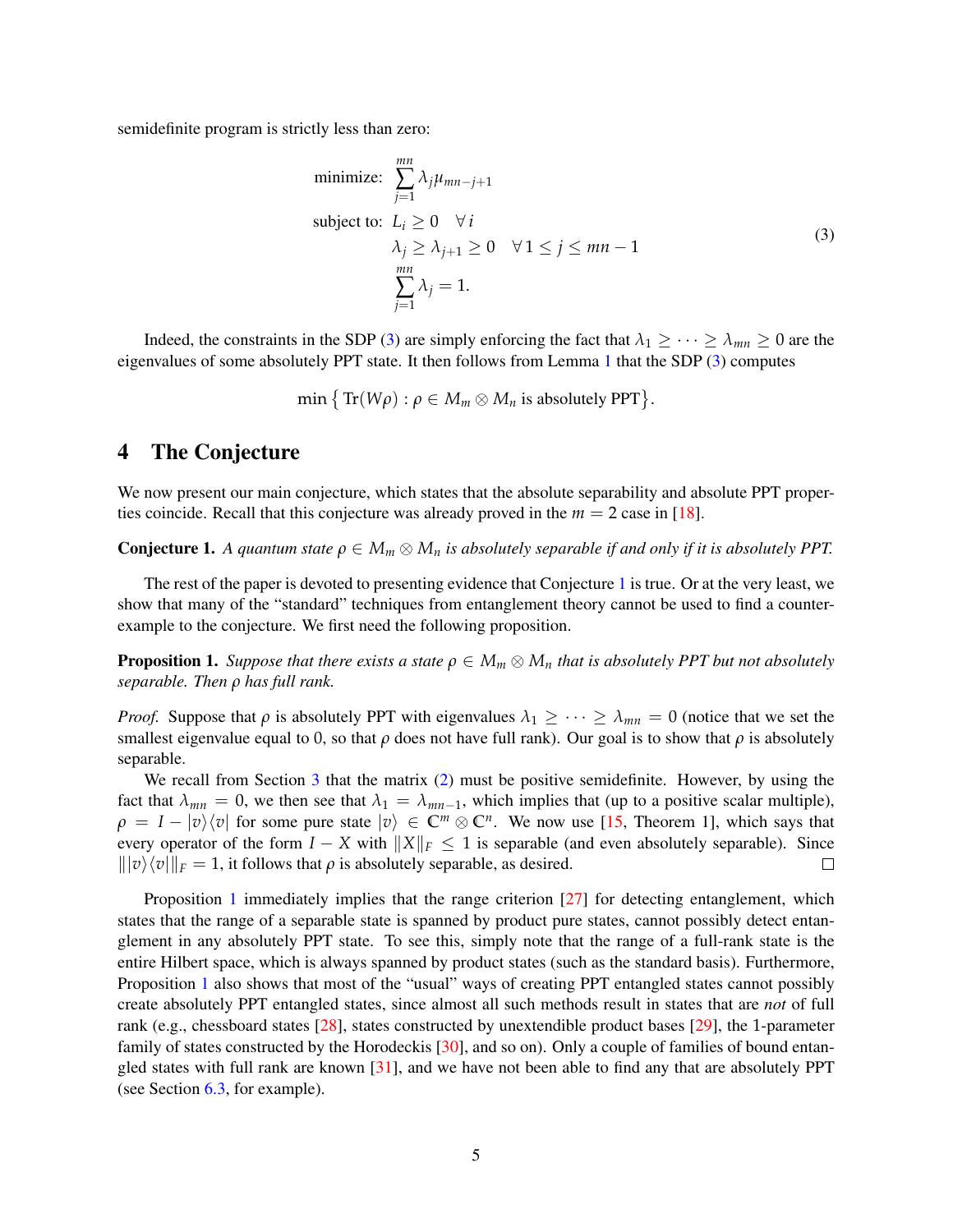## <span id="page-5-0"></span>5 The Absolute Separablity "Collapse"

In this section, we present the main results of the paper, which show that the set of absolutely PPT states is "closer" to the set of absolutely separable states than the set of PPT states is to the set of separable states in the following sense: there are (many) separability criteria that are capable of detecting entanglement in PPT states, but become weaker than the PPT criterion in the "absolute" regime (see Figure [1,](#page-1-0) for example). We already saw this for the range criterion in the previous section. We now prove that the same result holds for the realignment criterion [\[19,](#page-20-15) [20\]](#page-20-16), the Choi map [\[24\]](#page-21-1) and its generalizations [\[32\]](#page-21-9), and the Breuer–Hall map [\[33,](#page-21-10) [34\]](#page-21-11). That is, each of these separability criteria are incapable of detecting any entanglement in absolutely PPT states.

Before dealing with any specific separability criteria, we first need the following very important lemma, which we will make repeated use of. This lemma lets us determine that an entanglement witness cannot detect entanglement in absolutely PPT states, based only on very limited information about the eigenvalues of the witness (specifically, its largest eigenvalue and the sum of its negative eigenvalues).

<span id="page-5-1"></span>**Lemma 2.** Let  $W \in M_m \otimes M_n$  be a Hermitian operator scaled so that  $Tr(W) = 1$ . Let  $\mu_1$  be the *maximum eigenvalue of* W *and define*  $\ell$  *to be the sum of its negative eigenvalues:* 

$$
\ell \stackrel{\text{def}}{=} (1 - \|W\|_{\text{tr}})/2.
$$

*Furthermore, define a function*  $f: [-\frac{1}{2}, 0] \rightarrow [\frac{1}{2}]$  $\frac{1}{2}$ , 1] *by*:

$$
f(x) \stackrel{\text{def}}{=} \frac{1}{4} \begin{cases} \sqrt{1 - 4x^2} - 2x + 1 & \text{if } -\frac{1}{2} \le x \le -\frac{1}{2\sqrt{2}}\\ 1 + \sqrt{2} & \text{if } -\frac{1}{2\sqrt{2}} < x < \frac{1 - \sqrt{2}}{2}\\ \sqrt{1 + 4x - 4x^2} - 2x + 3 & \text{if } \frac{1 - \sqrt{2}}{2} \le x \le 0. \end{cases}
$$

 $I f \ell \geq -\frac{1}{2}$  and  $\mu_1 \leq f(\ell)$  then  $\text{Tr}(W\rho) \geq 0$  for all absolutely PPT states  $\rho \in M_m \otimes M_n$ .

Before proving the lemma, we note that we have shown numerically that the bound  $\mu_1 \leq f(\ell)$  is optimal at least in the  $m = n = 3$  case. That is, given any choice of  $\ell$  and  $\mu_1$  such that  $\mu_1 > f(\ell)$ , we can find a Hermitian operator  $W \in M_3 \otimes M_3$  and an absolutely PPT state  $\rho \in M_3 \otimes M_3$  such that  $Tr(W) = 1$ , *W* has a single negative eigenvalue equal to  $\ell$ , the maximum eigenvalue of *W* is  $\mu_1$ , and  $\text{Tr}(W\rho) < 0.$ 

The function  $f(x)$  is plotted in Figure [2,](#page-6-0) where we have highlighted some important special cases. For example,  $f(-\frac{1}{2}) = \frac{1}{2}$ ,  $f(-\frac{2}{5}) = \frac{3}{5}$ ,  $f(-\frac{1}{5}) = \frac{9}{10}$ , and  $f((1 -$ √  $(2)$  $(2)$  =  $(2)$ <sup>i</sup>po  $2)/4.$ 

*Proof of Lemma [2.](#page-5-1)* We prove the result by showing that the semidefinite program [\(3\)](#page-4-1) has optimal value  $≥$  0 whenever  $\ell ≥ -\frac{1}{2}$  and  $\mu_1 ≤ f(\ell)$ . First, we replace the complicated set of LMI constraints  $L_i ≥ 0$ for all *i* in this SDP with the single constraint that the  $2 \times 2$  matrix [\(2\)](#page-3-1) is positive semidefinite. Since this new SDP is a minimization problem subject to a weaker set of constraints, its optimal value is no larger than the optimal value of the SDP  $(3)$ .

Second, notice that it suffices to consider the case where  $\mu_{mn} = \ell$ , where  $\mu_{mn}$  is the minimal eigenvalue of *W*. The reason for this is that the objective function of the semidefinite program [\(3\)](#page-4-1) can only decrease when we decrease  $\mu_{mn}$  (while fixing  $\sum_i \mu_i = 1$ ). Similarly, increasing  $\mu_1$  while fixing  $\sum_i \mu_i = 1$ , or increasing  $\mu_2$  while fixing  $\mu_1$  and  $\sum_i \mu_i = 1$  will also decrease the value of the objective function, and similarly for  $\mu_3$ . For example, when  $\ell = -2/5$  and  $\mu \le f(-2/5) = 3/5$ , it suffices to consider the case when  $\mu_{mn} = -2/5$ ,  $\mu_1 = 3/5$ ,  $\mu_2 = 3/5$ ,  $\mu_3 = 1/5$  ( $\mu_1$ ,  $\mu_2$ ,  $\mu_3$  are determined by making  $\mu_1$  as large as possible subject to  $\mu_1 \leq f(\ell)$ , then  $\mu_2$  as large as possible while subject to  $\mu_2 \leq \mu_1$ , and so on until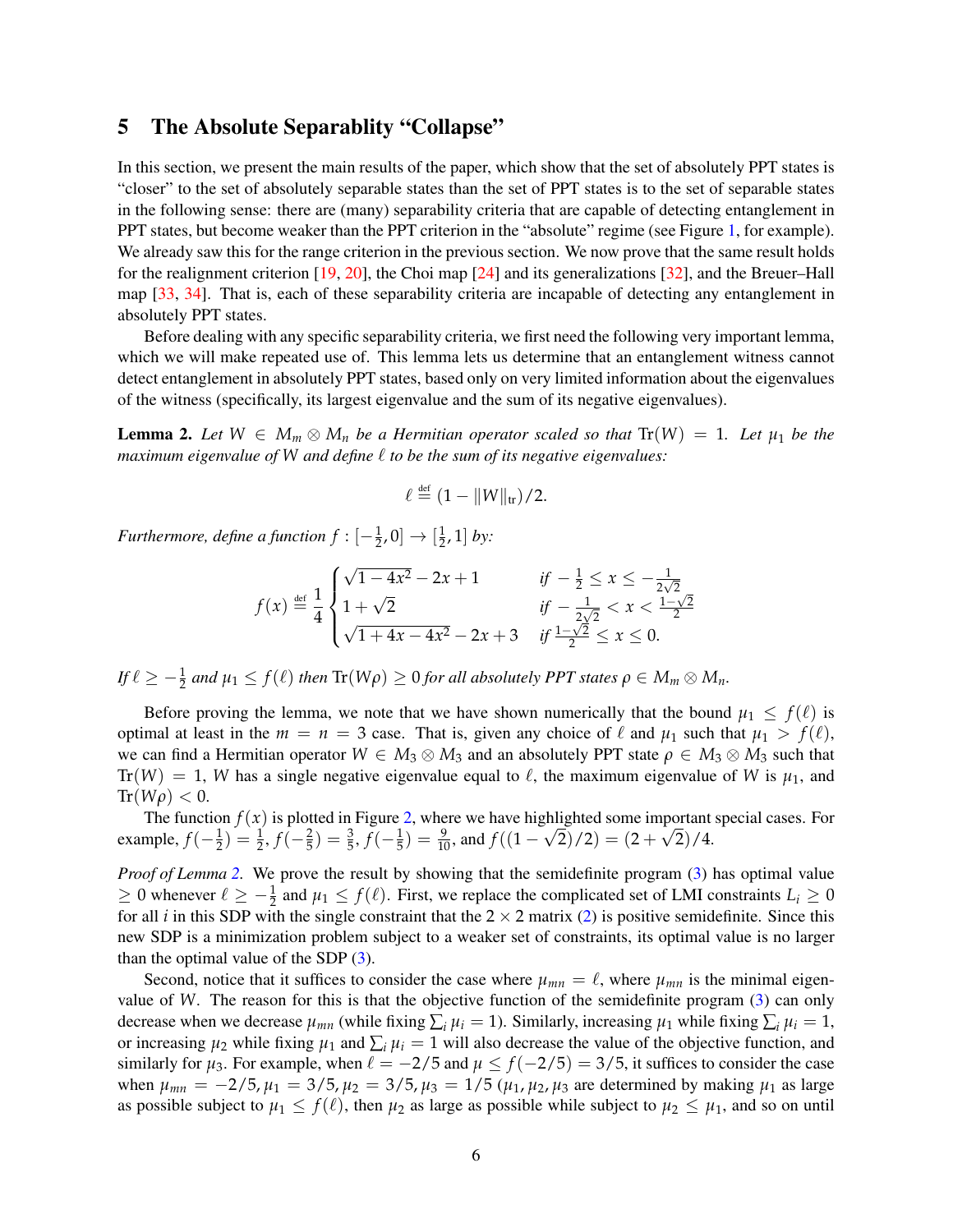

<span id="page-6-0"></span>Figure 2: A plot of the upper bound  $f(\ell)$  given by Lemma [2.](#page-5-1) For example, point (*i*) is  $\left(-\frac{1}{2},\frac{1}{2}\right)$  $\frac{1}{2}$ ), which tells us that if the sum of the negative eigenvalues ( $\ell$ ) of *W* equals  $-\frac{1}{2}$  then *W* cannot detect entanglement in absolutely PPT states if the largest eigenvalue ( $\mu_1$ ) of *W* is  $\leq \frac{1}{2}$ . Point (*ii*) corresponds to  $\ell = -\frac{2}{5}$  and  $\mu_1 \leq \frac{3}{5}$ , (*iii*) corresponds to  $\ell = -\frac{1}{2\sqrt{2}}$  and  $\mu_1 \leq \frac{1}{4}(1 +$  $\frac{15}{10}$  $\overline{2}$ ), (*v*) corresponds to  $\ell = \frac{1}{2}(1 - \frac{1}{2})$ √ 2) and  $\mu_1 \leq \frac{1}{4}(2 +$ √  $(2)$ ,  $(vi)$  corresponds to  $\ell = -\frac{1}{5}$  and  $\mu_1 \le \frac{9}{10}$ , and  $(vii)$  corresponds to  $\ell = 0$  and  $\mu_1 \le 1$ (in which case the result is trivial).

 $\sum_i \mu_i = 1$ ). In general, we set  $\mu_2 = \min\{\mu_1, 1 - \mu_1 - \ell\}$ , and  $\mu_3 = \max\{0, 1 - 2\mu_1 - \ell\}$  (and  $\mu_i = 0$ for all  $4 \leq i \leq mn - 1$ .

Thus it suffices to show that the optimal value of the following SDP is  $\geq 0$ , where we recall that  $\mu_1$ and  $\ell$  are fixed constants in this SDP, and we optimize over  $\lambda_1, \lambda_2, \ldots, \lambda_{mn}$ :

<span id="page-6-1"></span>
$$
\text{Primal problem}
$$
\n
$$
\text{minimize:} \quad \mu_1 \lambda_{mn} + \min \{ \mu_1, 1 - \mu_1 - \ell \} \lambda_{mn-1} + \max \{ 0, 1 - 2\mu_1 - \ell \} \lambda_{mn-2} - \ell \lambda_1
$$
\n
$$
\text{subject to:} \quad \begin{bmatrix} 2\lambda_{mn} & \lambda_{mn-1} - \lambda_1 \\ \lambda_{mn-1} - \lambda_1 & 2\lambda_{mn-2} \\ \lambda_i \ge \lambda_{i+1} \ge 0 & \forall 1 \le i \le mn - 1 \end{bmatrix} \ge 0 \tag{4}
$$
\n
$$
\sum_{i=1}^{mn} \lambda_i = 1.
$$

The dual problem can be constructed using standard techniques of semidefinite programming as found in [\[23\]](#page-21-0).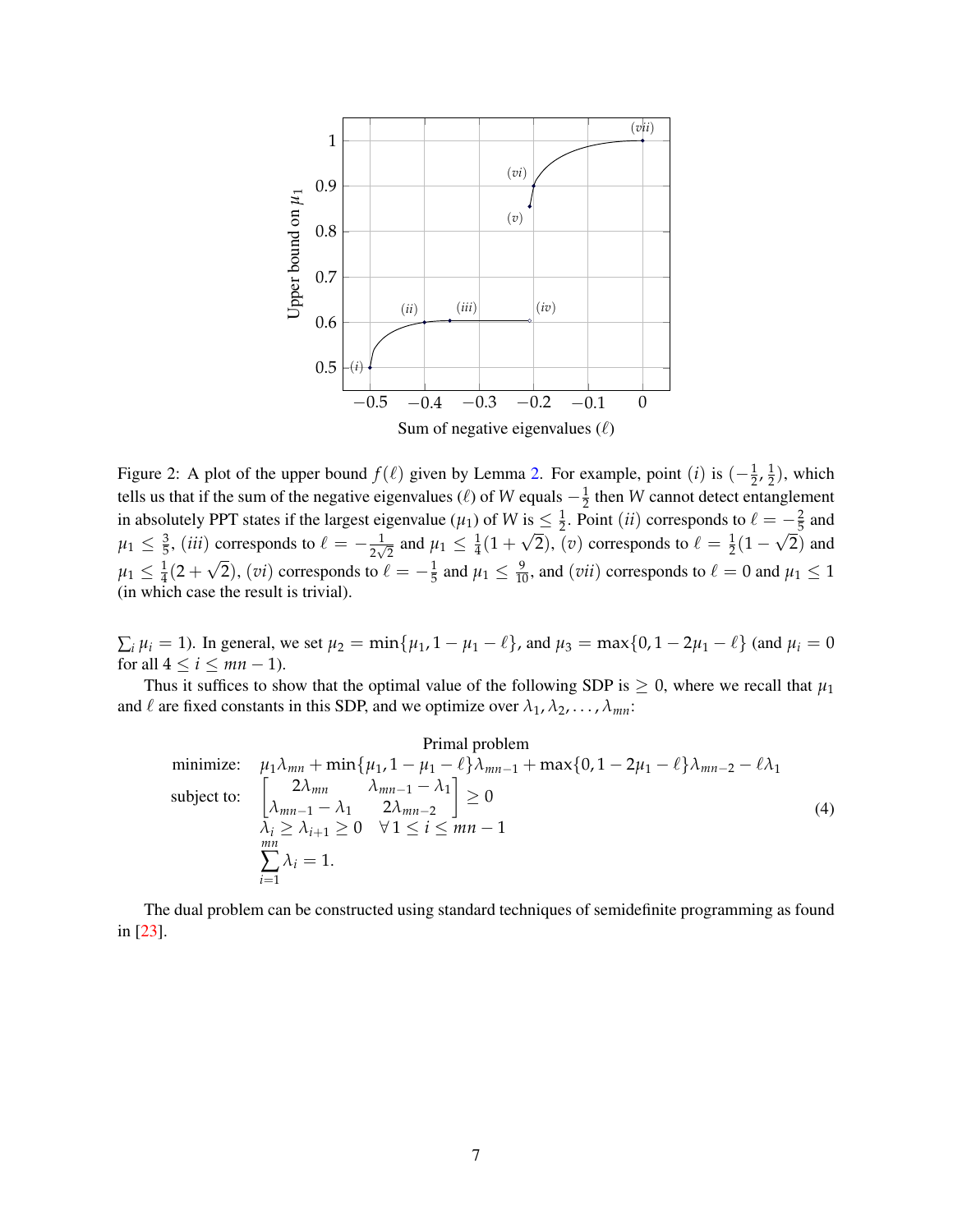Dual problem

maximize: 
$$
t
$$
  
\nsubject to:  $t - 2b + y_1 \le \ell$   
\n $t + 2b + y_{mn-1} - y_{mn-2} \le \min\{\mu_1, 1 - \mu_1 - \ell\}$   
\n $t + 2c + y_{mn-2} - y_{mn-3} \le \max\{0, 1 - 2\mu_1 - \ell\}$   
\n $t + 2a - y_{mn-1} \le \mu_1$   
\n $t + y_{i+1} - y_i \le 0 \quad \forall 1 \le i \le mn - 4$   
\n $y_i \ge 0 \quad \forall 1 \le i \le mn - 1$   
\n $\begin{bmatrix} a & b \\ b & c \end{bmatrix} \ge 0.$  (5)

It thus suffices to find a feasible point of the above dual problem with  $t = 0$ . We note that code that implements the above SDP in MATLAB via the CVX package [\[35\]](#page-21-12) can be downloaded from [\[36\]](#page-21-13). We now split into three cases, depending on which branch of *f* we are working with.

Suppose a):  $-\frac{1}{2} \leq \ell \leq -\frac{1}{2\sqrt{2}}$ . In this case, we have  $\mu_1 = (\sqrt{1-4\ell^2}-2\ell+1)/4$ , min $\{\mu_1, 1 - \mu_1 - \ell\}$  $\ell$ } =  $\mu_1$ , and max{0, 1 - 2 $\mu_1 - \ell$ } = 1 - 2 $\mu_1 - \ell$ . It is then straightforward to verify the following defines a feasible point of the dual problem of the semidefinite program [\(4\)](#page-6-1):

$$
t = 0
$$
,  $a = \frac{\ell + 2\mu_1}{2}$ ,  $b = -\frac{\ell}{2}$ ,  $c = \frac{1 - \ell - 2\mu_1}{2}$   
 $y_i = 0 \quad \forall 1 \le i \le mn - 2$ ,  $y_{mn-1} = \mu_1 + \ell$ .

The only condition in the dual problem that is not obviously satisfied is the fact that  $\begin{bmatrix} a & b \\ b & c \end{bmatrix} \ge 0$ . However, this follows from the fact that  $b^2 = ac$  for this particular choice of *a*, *b*, *c*, and  $\mu_1$ . Since this dual feasible point has  $t = 0$ , it follows that the semidefinite program [\(4\)](#page-6-1) has optimal value  $\geq 0$ , as desired.

**Case b):**  $-\frac{1}{2\sqrt{2}} < l < \frac{1-\sqrt{2}}{2}$  $\frac{\sqrt{2}}{2}$ . This case follows immediately from choosing  $\ell = -\frac{1}{2\sqrt{2}}$  in case a) and noting that increasing  $\ell$  without increasing  $\mu_1$  does not decrease the optimal value of the SDP [\(4\)](#page-6-1).

Case c):  $\frac{1-\sqrt{2}}{2}$  $\frac{2\sqrt{2}}{2} \leq \ell \leq 0$ . In this case, we have  $\mu_1 = (\sqrt{1+4\ell-4\ell^2}-2\ell+3)/4$ , min{ $\mu_1$ , 1 –  $\mu_1 - \ell$ } = 1 –  $\mu_1 - \ell$ , and max $\{0, 1 - 2\mu_1 - \ell\}$  = 0. It is then straightforward to verify the following defines a feasible point of the dual problem of the semidefinite program [\(4\)](#page-6-1):

$$
t = 0, \qquad a = \frac{\mu_1}{2}, \qquad b = \frac{1 - \ell - \mu_1}{2}, \qquad c = \frac{1 - \mu_1}{2}
$$
  

$$
y_i = 1 - \mu_1 \quad \forall \, 1 \le i \le mn - 3, \qquad y_{mn-2} = y_{mn-1} = 0.
$$

Similar to case a), we have  $b^2 = ac$  for this particular choice of a, b, c, and  $\mu_1$ , so the above point indeed satisfies all of the constraints of the dual problem. Since  $t = 0$ , it follows that the semidefinite program [\(4\)](#page-6-1) has optimal value  $\geq 0$ , which completes the proof.  $\Box$ 

#### 5.1 The Realignment Criterion

The *realignment criterion* [\[19,](#page-20-15) [20\]](#page-20-16) for entanglement states that all separable states  $\rho \in M_m \otimes M_n$  satisfy  $||R(\rho)||_{tr} \leq 1$ , where  $R : M_m \otimes M_n \to M_{m,n} \otimes M_{m,n}$  is the linear "realignment" map defined on elementary tensors by  $R(|i\rangle\langle j| \otimes |k\rangle\langle\ell|) = |i\rangle\langle k| \otimes |j\rangle\langle\ell|$ . Thus if  $||R(\rho)||_{\text{tr}} > 1$  then we know that  $\rho$ is entangled, and we say that the realignment criterion detected the entanglement in *ρ*. This criterion is particularly useful, as it is one of the simplest tests that can detect entanglement in PPT states. The main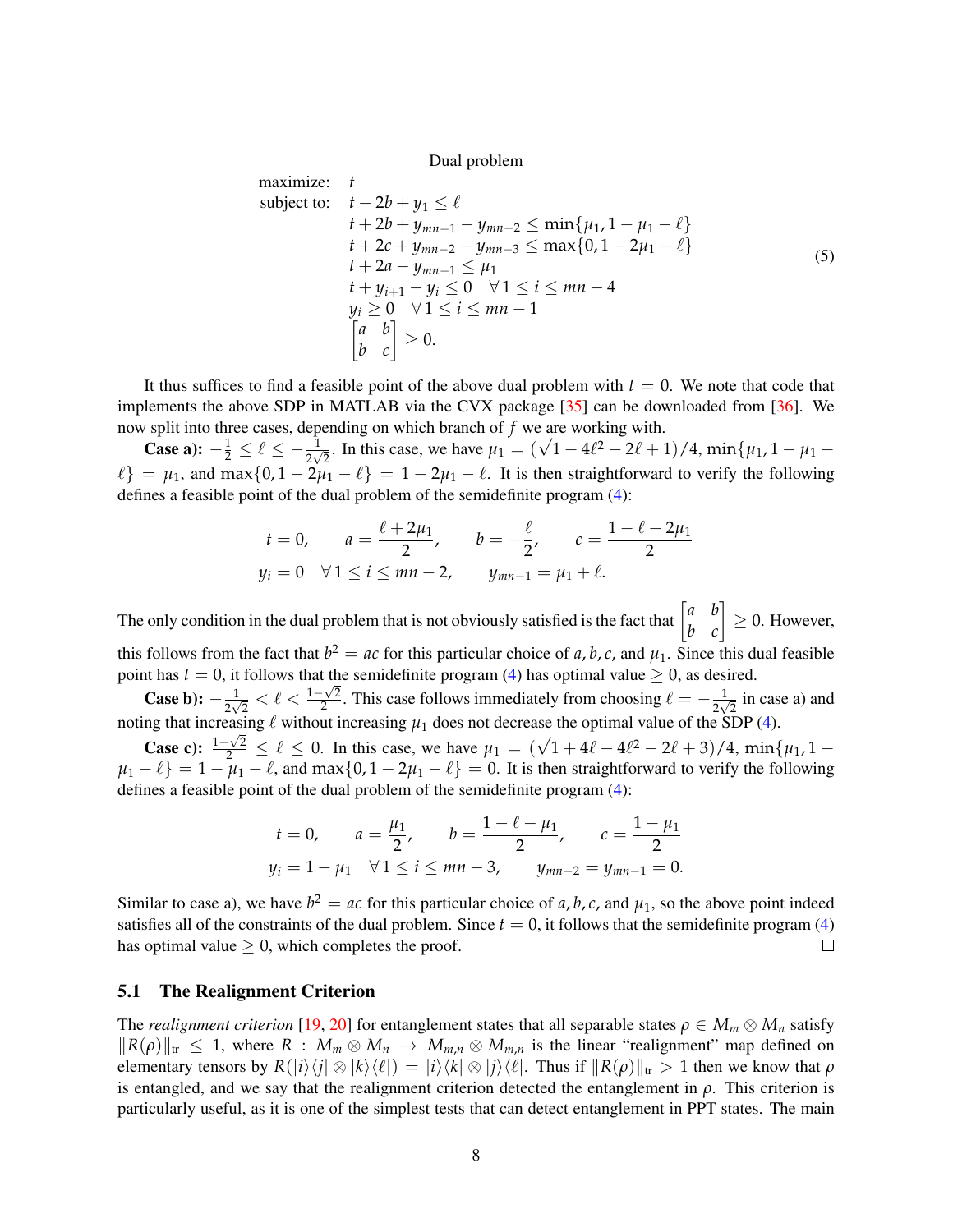result of this section shows that the realignment criterion *cannot* detect entanglement in any absolutely PPT states.

To phrase our result in another way, we can consider the sets of absolutely PPT states and "absolutely realignable" states:

$$
\mathcal{PPT}_{\text{abs}} \stackrel{\text{def}}{=} \{ \rho : (id_m \otimes T)(U\rho U^{\dagger}) \ge 0 \quad \forall \text{ unitary } U \},
$$
  

$$
\mathcal{R}_{\text{abs}} \stackrel{\text{def}}{=} \{ \rho : ||R(U\rho U^{\dagger})||_{\text{tr}} \le 1 \quad \forall \text{ unitary } U \}.
$$

Our result states that  $PPT_{abs} \subseteq \mathcal{R}_{abs}$ , so the realignment criterion becomes a weaker entanglement test than the PPT criterion in the "absolute" setting:

<span id="page-8-0"></span>**Theorem 1.** Let  $m, n \geq 3$ . If  $\rho \in M_m \otimes M_n$  is absolutely PPT then  $\|R(\rho)\|_{tr} \leq \frac{3}{\sqrt{n}}$ *mn . In particular, the realignment criterion cannot detect entanglement in any absolutely PPT state.*

We note that the result of Theorem [1](#page-8-0) provides the best possible upper bound on  $||R(\rho)||_{tr}$ , up to a global multiplicative constant, since even the maximally-mixed state  $\rho = \frac{1}{mn}I \in M_m \otimes M_n$  (which is trivially absolutely PPT) has  $||R(\rho)||_{tr} = \frac{1}{\sqrt{n}}$  $\frac{1}{mn}$ .

It will be helpful to note that for any state *ρ* ∈ *M<sup>m</sup>* ⊗ *Mn*, one can write *ρ* in terms of its *operator-Schmidt decomposition*, which is defined as

$$
\rho=\sum_i \lambda_i A_i\otimes B_i,
$$

where  $\lambda_i \geq 0$  for all *i* and the sets of operators  $\{A_i\}$  and  $\{B_i\}$  form orthonormal bases of  $M_m$  and  $M<sub>n</sub>$  in the Hilbert–Schmidt inner product. There is a well-known correspondence between the realignment criterion and the operator-Schmidt decomposition of any state  $\rho$ . Specifically, it is the case that  $\frac{R(\rho)}{k}$  $\sum_i \lambda_i$  (a proof of this fact can be found in [\[37\]](#page-21-14)), so any state with  $\sum_i \lambda_i > 1$  is entangled. In the case when  $\sum_i \lambda_i > c$  for some real constant *c*, it is straightforward to see that the operator  $W_c$ , defined by

<span id="page-8-1"></span>
$$
W_c := cI - \sum_i A_i \otimes B_i,\tag{6}
$$

satisfies  $Tr(W_c \rho) < 0$ , since orthonormality of  $\{A_i\}$  and  $\{B_i\}$  implies that  $Tr(W_c \rho) = c - \sum_i \lambda_i < 0$ . In particular, in the  $c = 1$  case,  $W_c$  is an entanglement witness that detects the entanglement in  $\rho$ . Thus, to show that  $\|R(\rho)\|_{tr} \leq c$  for all absolutely PPT states, it suffices to show that operators  $W_c$  of the form [\(6\)](#page-8-1) show that  $\|\mathcal{K}(\rho)\|_{tr} \leq c$  for an absolutely PPT. In states, it suffices to show that operators  $W_c$  of the form (0) have  $\text{Tr}(W_c \rho) \geq 0$  whenever  $\rho$  is absolutely PPT. In order to prove this result for the value claimed by Theorem [1,](#page-8-0) we first need the following two auxiliary lemmas.

<span id="page-8-3"></span>**Lemma 3.** Let  $\{A_i\}_{i=1}^{m^2} \subset M_m$  and  $\{B_i\}_{i=1}^{n^2} \subset M_n$  be orthonormal sets in the Hilbert–Schmidt inner  $p$ *roduct. Then*  $\left| \text{Tr} \left( \sum_{i=1}^{k} A_i \otimes B_i \right) \right| \leq$  $\sqrt{mn}$  *for all*  $k \leq \min\{m^2, n^2\}$ .

*Proof.* Define vectors  $u, v \in \mathbb{C}^k$  by  $u_i := \text{Tr}(A_i)$  and  $v_i := \text{Tr}(B_i)$ . By the Cauchy–Schwarz inequality, it follows that

$$
\left|\text{Tr}\left(\sum_{i=1}^k A_i\otimes B_i\right)\right|=\left|\langle \overline{u},v\rangle\right|\leq \|u\|\cdot\|v\|.
$$

To prove our result, we show that  $||u|| \leq \sqrt{m}$ , with a similar argument holding for  $||v|| \leq \sqrt{n}$ . We first rewrite  $u_i$  as  $u_i = \langle I, A_i \rangle$ . Note that the identity operator can be rewritten as

<span id="page-8-2"></span>
$$
I = \sum_{i=1}^{m^2} \langle A_i, I \rangle A_i.
$$
 (7)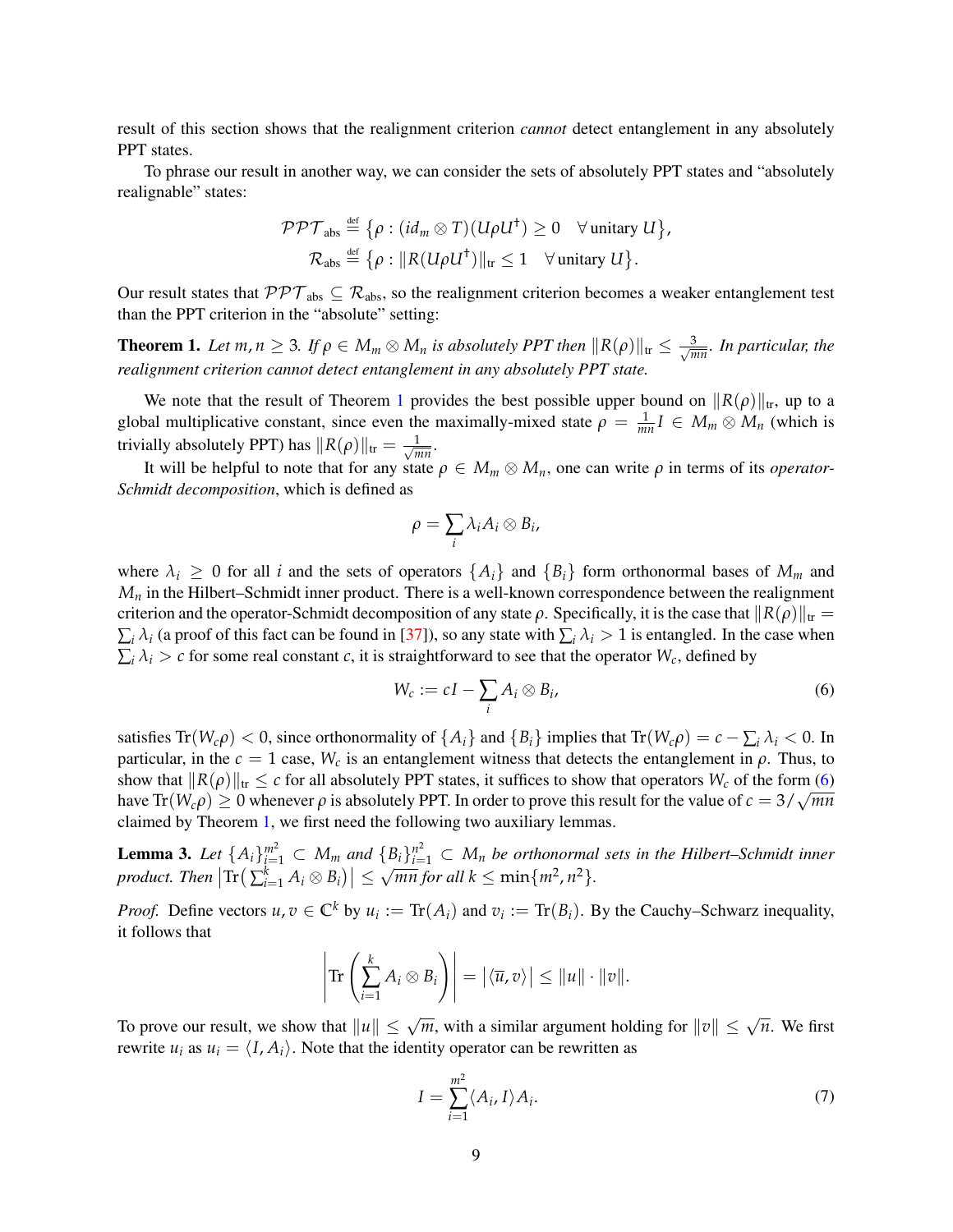Computing the norms of the quantities in Equation [\(7\)](#page-8-2), we obtain

$$
||I||_F^2 = \sum_{i=1}^{m^2} |\langle A_i, I \rangle|^2 \ge \sum_{i=1}^k |u_i|^2 = ||u||^2,
$$

where the first equality follows from the definition of the Frobenius norm, and by noting that the set of where the first equality follows from the definition of the Frobenius florm, and by houng that the s<br>operators  $\{A_i\}_{i=1}^{m^2}$  are orthonormal. Since  $||I||_F = m$ , it directly follows that  $||u|| \le \sqrt{m}$ , as desired.

<span id="page-9-0"></span>**Lemma 4.** Suppose that  $c \in \mathbb{R}$  is such that  $\frac{1}{\sqrt{n}}$  $\frac{1}{mn}$   $<$   $c$   $\leq$  1, and let  $W_c$   $\in$   $M_m$   $\otimes$   $M_n$  be an entanglement *witness of the form* [\(6\)](#page-8-1)*, scaled so that*  $Tr(W_c) = 1$ *. Then* 

$$
||W_c||_F \leq \sqrt{\frac{2c}{cmn-\sqrt{mn}} + \frac{1-c^2}{(cmn-\sqrt{mn})^2}}.
$$

*Proof.* Consider the Hermitian operator  $\widetilde{W_c} := cI - \sum_{i=1}^k A_i \otimes B_i$  and let  $W_c$  be its normalization:  $W_c = \widetilde{W_c} = \widetilde{W_c}$  $\widetilde{W}_c$ /Tr( $\widetilde{W}_c$ ). For brevity, define  $t := \text{Tr}(\sum_{i=1}^k A_i \otimes B_i)$ . Then

$$
||W_c||_F^2 = \text{Tr}(W_c^{\dagger} W_c)
$$
  
=  $(c^2 mn - 2ct + k) / \text{Tr}(\widetilde{W}_c)^2$   
 $\le ((c^2 + 1)mn - 2ct) / (cmn - t)^2$   
=  $2c / (cmn - t) + (1 - c^2) / (cmn - t)^2$   
 $\le 2c / (cmn - \sqrt{mn}) + (1 - c^2) / (cmn - \sqrt{mn})^2$ 

where the first inequality above comes from simply noting that  $k \leq \min\{m^2, n^2\} \leq mn$  and the second inequality comes from Lemma [3](#page-8-3) and using standard calculus techniques to notice that  $((c^2 + 1)mn (2ct)/(cmn - t)^2$  is an increasing function of *t* whenever  $\frac{1}{\sqrt{n}}$  $\frac{1}{mn} < c \leq 1.$  $\Box$ 

We are now in a position to prove Theorem [1.](#page-8-0)

*Proof of Theorem [1.](#page-8-0)* We first fix  $c = \frac{3}{\sqrt{n}}$  $\frac{3}{mn}$ , as this is the value of *c* used in the statement of Theorem [1.](#page-8-0) Our goal is to make use of Lemma [2,](#page-5-1) so we want to find bounds on  $\ell := (1 - ||W_c||_{tr})/2$  and the maximum eigenvalue  $\mu_1$  of  $W_c$ , where  $W_c$  is an entanglement witness of the form [\(6\)](#page-8-1), scaled so that  $Tr(W_c) = 1$ . Bounds on both of these quantities follow straightforwardly from Lemma [4,](#page-9-0) which tells us that when  $c = \frac{3}{\sqrt{n}}$  $\frac{3}{mn}$  we have

<span id="page-9-1"></span>
$$
||W_c||_F \le \sqrt{\frac{13mn - 9}{4m^2n^2}}.
$$
\n(8)

It is always the case that  $\|\cdot\|_{tr} \leq$ √  $\|d\| \cdot \|_F$  for  $d \times d$  matrices, so Inequality [\(8\)](#page-9-1) immediately implies that

$$
||W_c||_{\text{tr}} \leq \sqrt{mn}||W_c||_F \leq \frac{1}{2}\sqrt{13 - \frac{9}{mn}}.
$$

Similarly,  $\|\cdot\| \leq \|\cdot\|_F$  always, so we get the following bounds on  $\ell$  and  $\mu_1$ :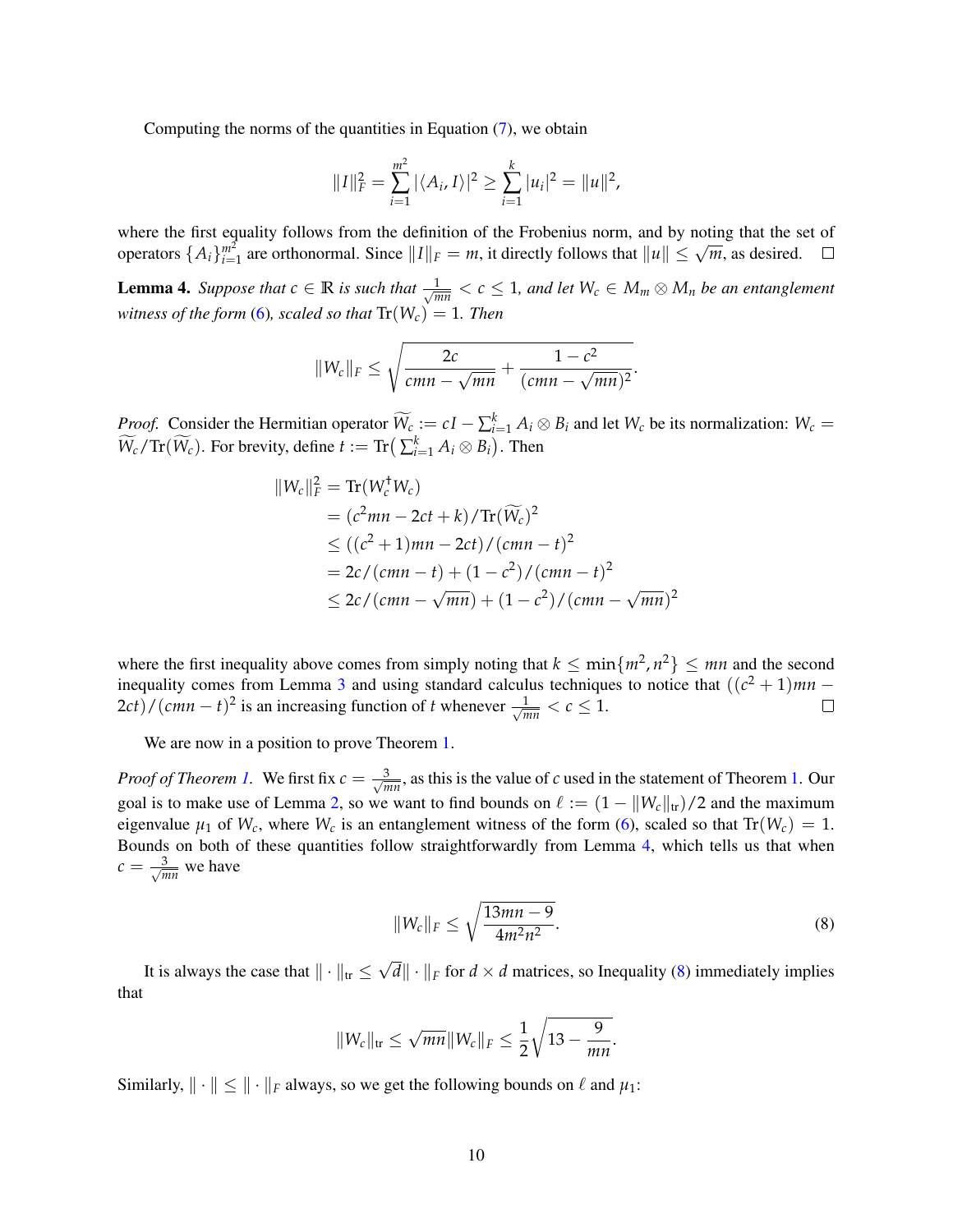$$
\ell \ge \frac{1}{4} \left( 2 - \sqrt{13 - \frac{9}{mn}} \right) \ge \frac{1}{4} (2 - \sqrt{13})
$$
  

$$
\mu_1 \le ||W_c|| \le \sqrt{\frac{13mn - 9}{4m^2n^2}}.
$$

√ Furthermore, when  $m, n \geq 3$  we then have the looser bound  $\mu_1 \leq \frac{1}{\sqrt{3}}$  $\frac{1}{3}$ . Since  $f(\frac{1}{4})$  $rac{1}{4}(2 \overline{13})$   $\approx$  $0.59976... \geq \frac{1}{\sqrt{2}}$  $\frac{1}{3} \geq \mu_1$ , it follows from Lemma [2](#page-5-1) that if  $\rho$  is absolutely PPT then Tr( $W_c \rho$ )  $\geq 0$ , so  $\|R(\rho)\|_{\text{tr}} \leq c = \frac{3}{\sqrt{n}}$  $\Box$  $\frac{3}{mn}$ , as desired.

#### 5.2 The Choi Map

The *Choi map* [\[38\]](#page-21-15) is a positive map on *M*<sup>3</sup> that is defined as follows:

$$
\Phi_C(X) \stackrel{\text{def}}{=} \frac{1}{2} \begin{bmatrix} x_{11} + x_{22} & -x_{12} & -x_{13} \\ -x_{21} & x_{22} + x_{33} & -x_{23} \\ -x_{31} & -x_{32} & x_{33} + x_{11} \end{bmatrix}.
$$

This map is of note because it was the first map found with the property that there are states  $\rho \in M_3 \otimes M_3$ such that  $(id_3 \otimes T)(\rho) \geq 0$ , but  $(id_3 \otimes \Phi_C)(\rho) \geq 0$ . In other words, the Choi map was the first known example of a positive map that can detect entanglement in PPT states.

Our main result of this section is that the Choi map *cannot* detect entanglement in absolutely PPT states. Equivalently, we show that the set of "absolutely Choi map" states:

$$
\mathcal{C}_{\text{abs}} \stackrel{\text{def}}{=} \left\{ \rho : (id_3 \otimes \Phi_C)(U \rho U^{\dagger}) \geq 0 \quad \forall \text{ unitary } U \right\}
$$

is a superset of the absolutely PPT states:  $\mathcal{PPT}_{\text{abs}} \subseteq \mathcal{C}_{\text{abs}}$ . Thus the Choi map is a weaker entanglement test than the PPT criterion in the "absolute" setting:

<span id="page-10-1"></span>**Theorem 2.** *If*  $\rho \in M_3 \otimes M_3$  *is absolutely PPT then*  $(id_3 \otimes \Phi_C)(\rho) \geq 0$ *.* 

As with the previous section, our first goal here is to rephrase the condition  $(id_3 \otimes \Phi_C)(\rho) \not\geq 0$  in terms of entanglement witnesses, so that we can make use of Lemma [2.](#page-5-1) To this end, simply note that if  $(id_3 \otimes \Phi_C)(\rho) \not\geq 0$  then there exists a pure state  $|v\rangle \in \mathbb{C}^3 \otimes \mathbb{C}^3$  such that  $\langle v | (id_3 \otimes \Phi_C)(\rho) |v\rangle < 0$ . Thus  $\text{Tr}((id_3 \otimes \Phi_C^{\dagger})(|v\rangle\langle v|)\rho) < 0$ , so

<span id="page-10-0"></span>
$$
W := (id_3 \otimes \Phi_C^{\dagger})(|v\rangle\langle v|)
$$
\n(9)

is a witness that detects entanglement in *ρ*. It thus suffices to show that witnesses of the form [\(9\)](#page-10-0) cannot detect entanglement in absolutely PPT states  $\rho$ . In order to prove this claim, we present the following lemma, which bounds the eigenvalues of  $(id_3 \otimes \Phi_C^{\dagger})(|v\rangle\langle v|)$ .

<span id="page-10-2"></span>**Lemma 5.** Let  $|v\rangle \in \mathbb{C}^3 \otimes \mathbb{C}^3$  be a unit vector. Then the eigenvalues of  $(id_3 \otimes \Phi_C^+)(|v\rangle\langle v|)$  are contained *within the interval*  $[-1/6, 2/3]$ *.* 

Before proving this result, we note that both of its bounds on the eigenvalues are tight. A minimal eigenvalue of  $-1/6$  is obtained when  $|v\rangle = |\psi^+\rangle$  (the standard maximally-entangled state), and a maximal eigenvalue of 2/3 is obtained when  $|v\rangle = \frac{1}{\sqrt{2}}$  $_{\overline{3}}|0\rangle \otimes (|0\rangle + \sqrt{2}|1\rangle).$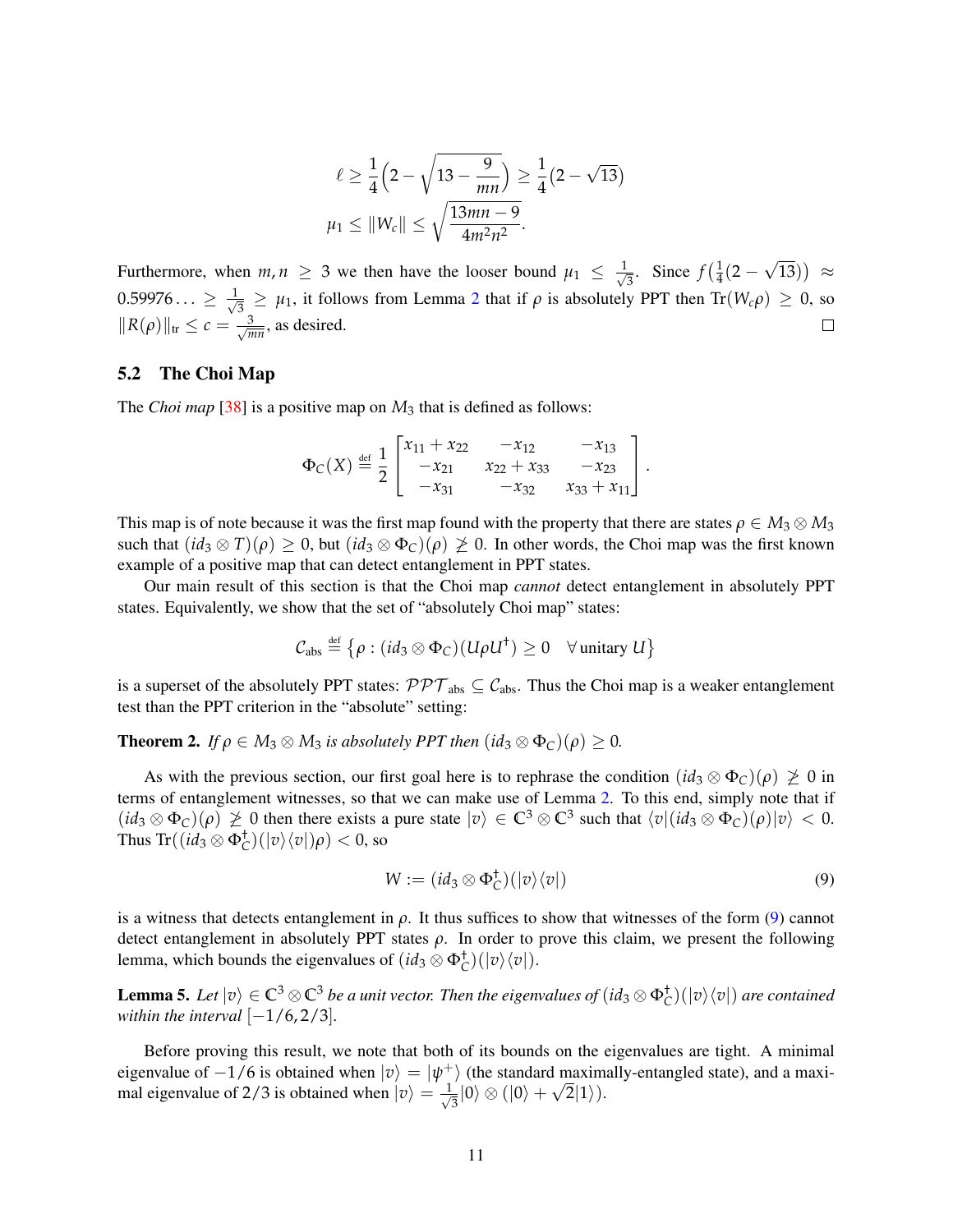*Proof.* Let  $\mu_1 \geq \cdots \geq \mu_9$  be the eigenvalues of  $(id_3 \otimes \Phi_C^{\dagger})(|v\rangle\langle v|)$ . Our first goal is to show that  $\mu$ <sup>9</sup>  $\geq$  -1/6. To this end, first notice that  $\Phi_C^{\dagger}$  is trace-preserving, so we have

<span id="page-11-1"></span><span id="page-11-0"></span>
$$
\sum_{i=1}^{9} \mu_i = 1.
$$
 (10)

Also notice that

$$
\left(\sum_{i=1}^{8} \mu_i\right) - \mu_9 \le \sum_{i=1}^{9} |\mu_i| \le ||\Phi_C^+||_{\diamond'} \tag{11}
$$

where  $\|\cdot\|_{\diamond}$  is the *diamond norm* [\[39\]](#page-21-16) defined by

$$
\|\Phi\|_{\diamond} \stackrel{\text{def}}{=} \sup \Big\{ \big\| (id_3 \otimes \Phi)(X) \big\|_{tr} : \|X\|_{tr} \leq 1 \Big\}.
$$

By subtracting Inequality  $(11)$  from Equation  $(10)$ , we see that

<span id="page-11-3"></span><span id="page-11-2"></span>
$$
\mu_9 \ge \frac{1}{2} \left( 1 - \left\| \Phi_C^+ \right\|_{\diamond} \right). \tag{12}
$$

The diamond norm  $\|\Phi_{\mathcal{C}}^{\dagger}\|_{\diamond}$  can be computed via semidefinite programming [\[40\]](#page-21-17), and in particular is equal to the optimal value of the following problem [\[41\]](#page-22-0):

minimize: 
$$
\frac{1}{2} ||\text{Tr}_{2}(Y_{0})|| + \frac{1}{2} ||\text{Tr}_{2}(Y_{1})||
$$
  
subject to: 
$$
\begin{bmatrix} Y_{0} & -J(\Phi_{C}^{+}) \\ -J(\Phi_{C}^{+})^{+} & Y_{1} \end{bmatrix} \ge 0
$$
 (13)  

$$
Y_{0}, Y_{1} \ge 0,
$$

where we optimize over  $Y_0, Y_1 \in M_3 \otimes M_3$  and denote  $Tr_2(\cdot)$  as the partial trace with respect to the second subsystem. It is straightforward to verify that the following are feasible values of  $Y_0$  and  $Y_1$ , written with respect to the standard basis of  $\mathbb{C}^3 \otimes \mathbb{C}^3$ :

$$
Y_0 = Y_1 = \frac{1}{6} \begin{bmatrix} 5 & \cdots & -1 & \cdots & -1 \\ \vdots & 3 & \cdots & \cdots & \vdots & \vdots \\ \vdots & \ddots & \ddots & \ddots & \ddots & \vdots \\ -1 & \cdots & \cdots & 5 & \cdots & -1 \\ \vdots & \vdots & \ddots & \ddots & \vdots & \vdots \\ -1 & \cdots & -1 & \cdots & 5 \end{bmatrix}.
$$

Since  $\frac{1}{2} \|\text{Tr}_2(Y_0)\| + \frac{1}{2} \|\text{Tr}_2(Y_1)\| = 4/3$ , it follows that  $\|\Phi_C\|_{\infty} \le 4/3$  (it is not difficult to show that it actually equals 4/3, but we only need the upper bound). By plugging this upper bound into Inequality [\(12\)](#page-11-2), we see that  $\mu_9 \ge -1/6$ , as desired.

Our next goal is to show that  $\mu_1 \leq 2/3$ . To show this, we first note that

$$
\mu_1 \leq \sup_{|v\rangle \in \mathbb{C}^3 \otimes \mathbb{C}^3} \Big\{ \big\| (id_3 \otimes \Phi_C^{\dagger})(|v\rangle \langle v|) \big\| \Big\}.
$$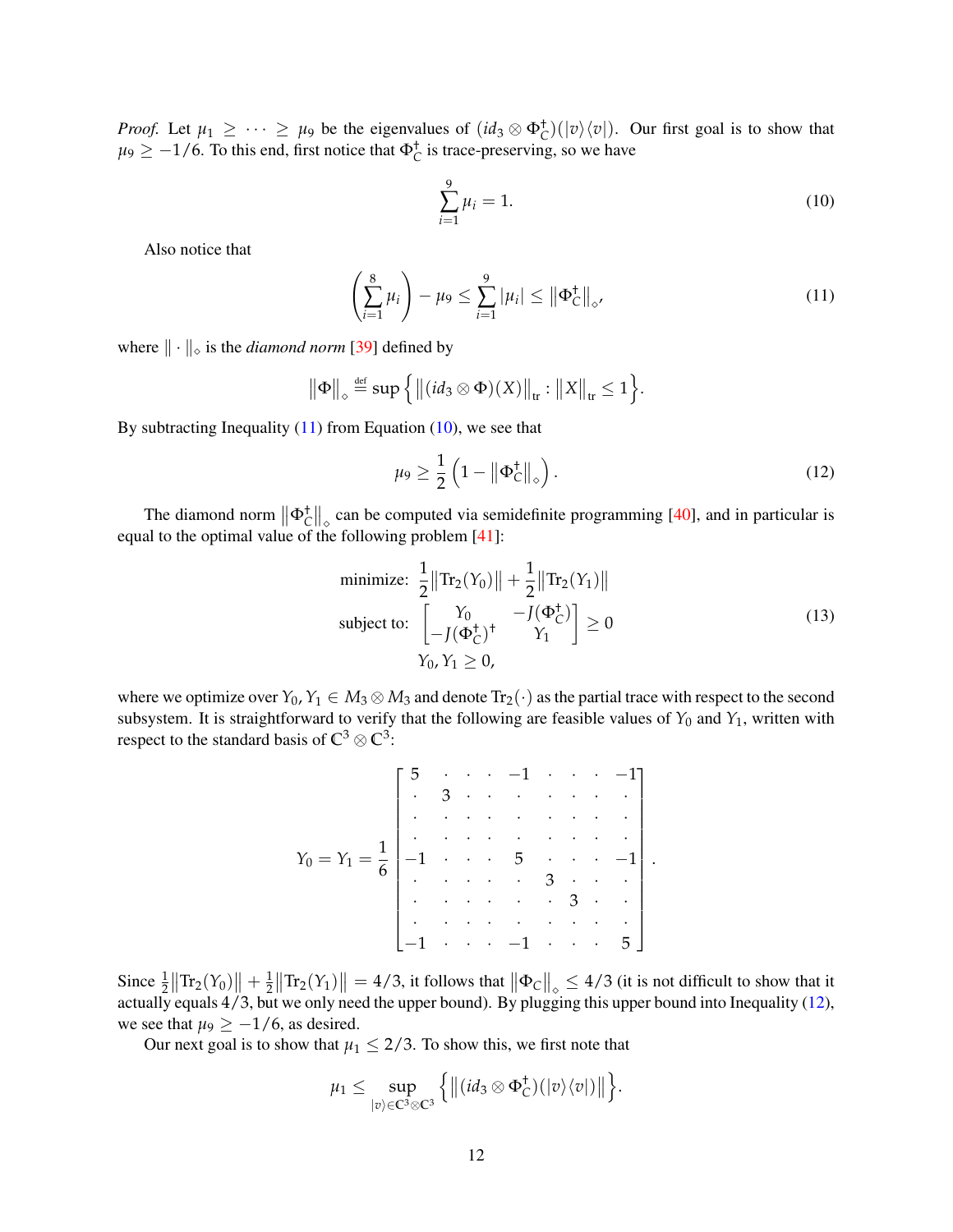By making use of  $[42,$  Theorem 4], we see that the  $id_3$  in this quantity can be omitted, giving

<span id="page-12-1"></span><span id="page-12-0"></span>
$$
\mu_1 \leq \sup_{|v\rangle \in \mathbb{C}^3} \left\{ \left\| \Phi_C^{\dagger}(|v\rangle \langle v|) \right\| \right\}.
$$
 (14)

<span id="page-12-2"></span>.

It was shown in  $[43]$  that the quantity on the right in Inequality  $(14)$  equals

$$
\sup_{|v\rangle,|w\rangle\in\mathbb{C}^3} \left\{ (\langle v|\otimes\langle w|)J(\Phi_C^{\dagger})(|v\rangle\otimes|w\rangle) \right\}.
$$
 (15)

Optimizing over separable states in general is expected to be difficult, but we can compute upper bounds of the quantity  $(15)$  via the semidefinite programming methods of [\[43,](#page-22-2) [44\]](#page-22-3). In particular, the following SDP takes the supremum over the set of PPT states, rather than the set of separable states, and thus computes an upper bound of the quantity  $(15)$  (and hence of  $\mu_1$ ):

| Primal problem                                 | Dual problem                                                                |
|------------------------------------------------|-----------------------------------------------------------------------------|
| maximize: $\text{Tr}(J(\Phi_C^{\dagger})\rho)$ | minimize: $\lambda_{\text{max}}((id_3 \otimes T)(Y) + J(\Phi_C^{\dagger}))$ |
| subject to: $(id_3 \otimes T)(\rho) \ge 0$     | subject to: $Y \ge 0$ ,                                                     |
| $\text{Tr}(\rho) \le 1$                        | $\rho \ge 0$                                                                |

where we optimize over density matrices  $\rho \in M_3 \otimes M_3$  in the primal problem and over Hermitian  $Y \in M_3 \otimes M_3$  in the dual problem. It is straightforward to use semidefinite programming solvers to numerically verify that the optimal value of this semidefinite program is 2/3, from which it follows that  $\mu_1 \leq 2/3$ . To obtain a completely analytic proof of this fact, it suffices to find a single positive semidefinite  $Y \in M_3 \otimes M_3$  such that  $\lambda_{\max}((id \otimes T)(Y) + J(\Phi_C^{\dagger})) = 2/3$ . One such matrix is as follows:

| $\overline{6}$                                                                                                                                                                                                                                                                                                                                                                                                                                                                                                                                                                     |  |  |  |  |  |  |
|------------------------------------------------------------------------------------------------------------------------------------------------------------------------------------------------------------------------------------------------------------------------------------------------------------------------------------------------------------------------------------------------------------------------------------------------------------------------------------------------------------------------------------------------------------------------------------|--|--|--|--|--|--|
|                                                                                                                                                                                                                                                                                                                                                                                                                                                                                                                                                                                    |  |  |  |  |  |  |
|                                                                                                                                                                                                                                                                                                                                                                                                                                                                                                                                                                                    |  |  |  |  |  |  |
|                                                                                                                                                                                                                                                                                                                                                                                                                                                                                                                                                                                    |  |  |  |  |  |  |
|                                                                                                                                                                                                                                                                                                                                                                                                                                                                                                                                                                                    |  |  |  |  |  |  |
|                                                                                                                                                                                                                                                                                                                                                                                                                                                                                                                                                                                    |  |  |  |  |  |  |
| $2 \cdot \cdot \cdot 1 \cdot \cdot$                                                                                                                                                                                                                                                                                                                                                                                                                                                                                                                                                |  |  |  |  |  |  |
| $\begin{bmatrix} \cdot & \cdot & \cdot & 2 & \cdot & 4 & \cdot \\ \cdot & \cdot & \cdot & \cdot & \cdot & \cdot & \cdot \end{bmatrix}$<br>$\left\{\left\{\left(\left(\left(\mathbf{r}_{i},\mathbf{r}_{i},\mathbf{r}_{i},\mathbf{r}_{i},\mathbf{r}_{i},\mathbf{r}_{i},\mathbf{r}_{i},\mathbf{r}_{i},\mathbf{r}_{i},\mathbf{r}_{i},\mathbf{r}_{i},\mathbf{r}_{i},\mathbf{r}_{i},\mathbf{r}_{i},\mathbf{r}_{i},\mathbf{r}_{i},\mathbf{r}_{i},\mathbf{r}_{i},\mathbf{r}_{i},\mathbf{r}_{i},\mathbf{r}_{i},\mathbf{r}_{i},\mathbf{r}_{i},\mathbf{r}_{i},\mathbf{r}_{i},\mathbf{r}_{i},$ |  |  |  |  |  |  |
|                                                                                                                                                                                                                                                                                                                                                                                                                                                                                                                                                                                    |  |  |  |  |  |  |

 $\Box$ 

With the above lemma in hand, we are now in a position to prove the main result of this section.

*Proof of Theorem* [2.](#page-10-1) By Lemma [5,](#page-10-2) we know that every entanglement witness *W* of the form  $W = (id_3 \otimes$  $\Phi_C^{\dagger}$ )( $|v\rangle\langle v|$ ) has eigenvalues in the interval [−1/6,2/3]. From the definition of  $\Phi_C$  it is straightforward to see that every such *W* has at most 1 negative eigenvalue, so we know that  $\ell := (1 - ||W||_{tr})/2 \ge -1/6$ as well. Since  $f(-1/6) = \frac{1}{12}(10 + \sqrt{2}) \approx 0.9512... \ge \frac{2}{3}$  $f(-1/6) = \frac{1}{12}(10 + \sqrt{2}) \approx 0.9512... \ge \frac{2}{3}$  $f(-1/6) = \frac{1}{12}(10 + \sqrt{2}) \approx 0.9512... \ge \frac{2}{3}$ , it follows from Lemma 2 that *W* cannot detect entanglement in any absolutely PPT state, so neither can the Choi map Φ*C*.  $\Box$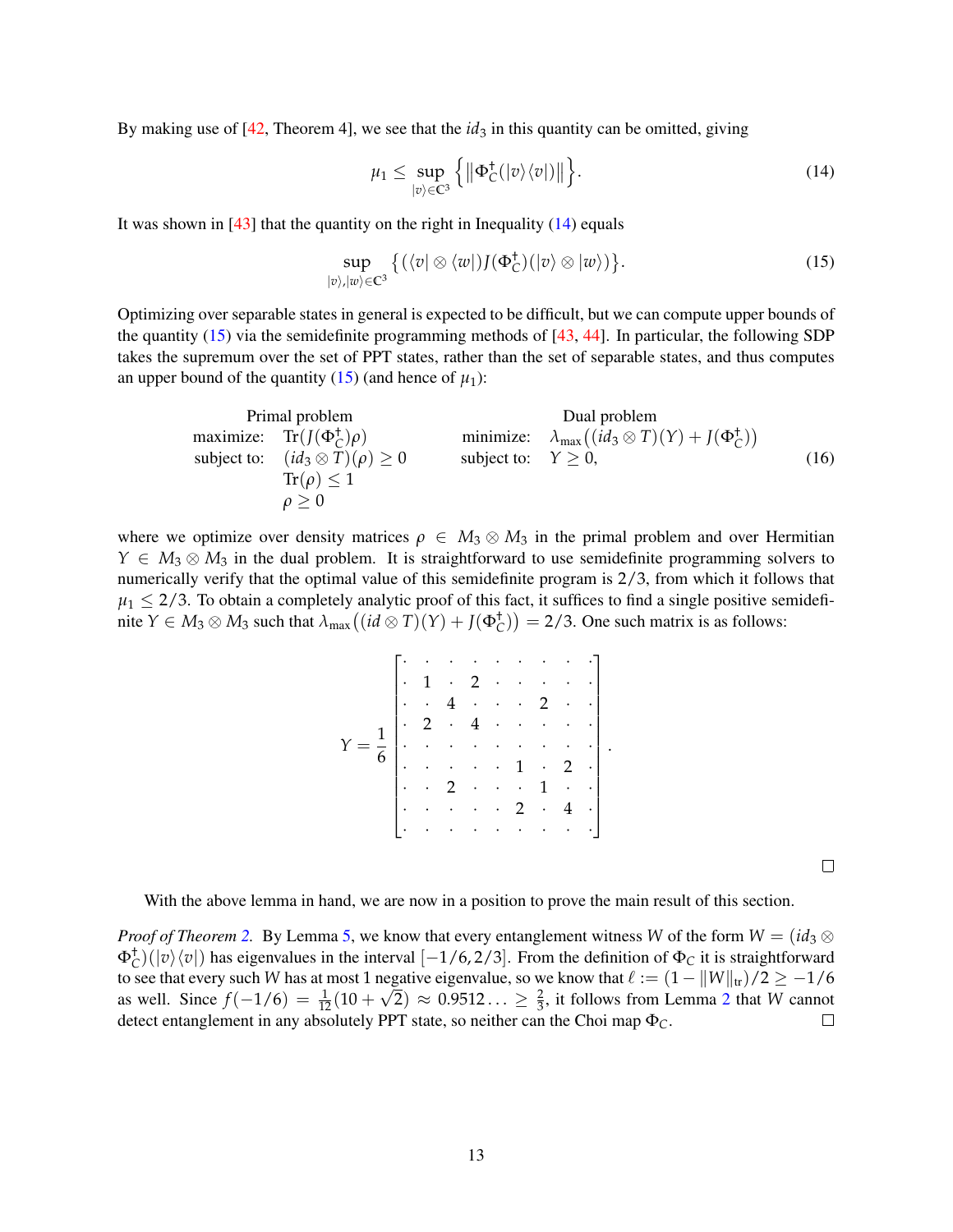### <span id="page-13-1"></span>5.3 Generalized Choi Maps

In the proof of Theorem [2,](#page-10-1) there was a rather large gap between the largest eigenvalue of  $(id_3 \otimes \Phi_C^+)(|v\rangle\langle v|)$ (which was 2/3) and the quantity that we needed to bound this eigenvalue by (which was  $\frac{1}{12}(10+\sqrt{2}) \approx$ 0.9512 . . .). This suggests that any positive map that is sufficiently close to the Choi map also cannot detect entanglement in absolutely PPT states, since perturbing the Choi map will only slightly change both of these values. This section is devoted to making this statement more rigorous and precise, by investigating a well-known family of positive maps that generalize the Choi map.

We now introduce an infinite family of positive maps based on two real parameters  $b, c > 0$  that were first studied in [\[32\]](#page-21-9) (see also [\[45,](#page-22-4) [46\]](#page-22-5)). If we let  $a := 2 - b - c$ , then these maps are defined as follows:

$$
\Phi_{b,c}(X) \stackrel{\text{def}}{=} \frac{1}{2} \begin{bmatrix} ax_{11} + bx_{22} + cx_{33} & -x_{12} & -x_{13} \\ -x_{21} & cx_{11} + ax_{22} + bx_{33} & -x_{23} \\ -x_{31} & -x_{32} & bx_{11} + cx_{22} + ax_{33} \end{bmatrix}.
$$

Notice that the Choi map  $\Phi_C$  is recovered in the  $(b, c) = (1, 0)$  case. Additionally, in the  $(b, c) = (1, 1)$ case the map has the form  $\Phi_{1,1}(X) = \frac{1}{2}(\text{Tr}(X)I - X)$ , which is the well-known *reduction map* [\[47\]](#page-22-6).

It is known that  $\Phi_{b,c}$  is positive but not completely positive (i.e., capable of detecting entanglement in some state) if and only if  $(b, c) \neq (0, 0)$ , and either  $b + c \leq 1$  or  $bc \geq (b + c - 1)^2$  (or both). Furthermore, it is *indecomposable* (i.e., it detects some PPT entanglement) if and only if  $b \neq c$ , and it is an exposed point in the convex set of positive maps (and hence extreme and optimal) [\[48\]](#page-22-7) if  $b \neq c$ ,  $b + c > 1$ , and  $bc = (b + c - 1)^2$  (see Figure [3\)](#page-13-0).



<span id="page-13-0"></span>Figure 3: A plot of the set of positive but not completely positive maps Φ*b*,*<sup>c</sup>* . The gray region indicates the values of  $(b, c)$  for which  $\Phi_{b,c}$  is positive. For every point  $(b, c)$  in the gray region, with the exception of the dashed line  $b = c$ , the map  $\Phi_{b,c}$  is indecomposible, and hence is able to detect entanglement in some PPT state. The curved part of the boundary (i.e., the thick black line) consists of exposed positive maps. The four points  $(a)$ – $(d)$  are the points described by Theorem [3,](#page-14-0) and hence every map in the dark gray region is incapable of detecting entanglement in absolutely PPT states. The point (i) is the Choi map  $\Phi_C$ , (iii) is its dual  $\Phi_C^+$ , and (ii) is the reduction map. This figure is also reproduced and considered in the following works [\[46,](#page-22-5) [45\]](#page-22-4)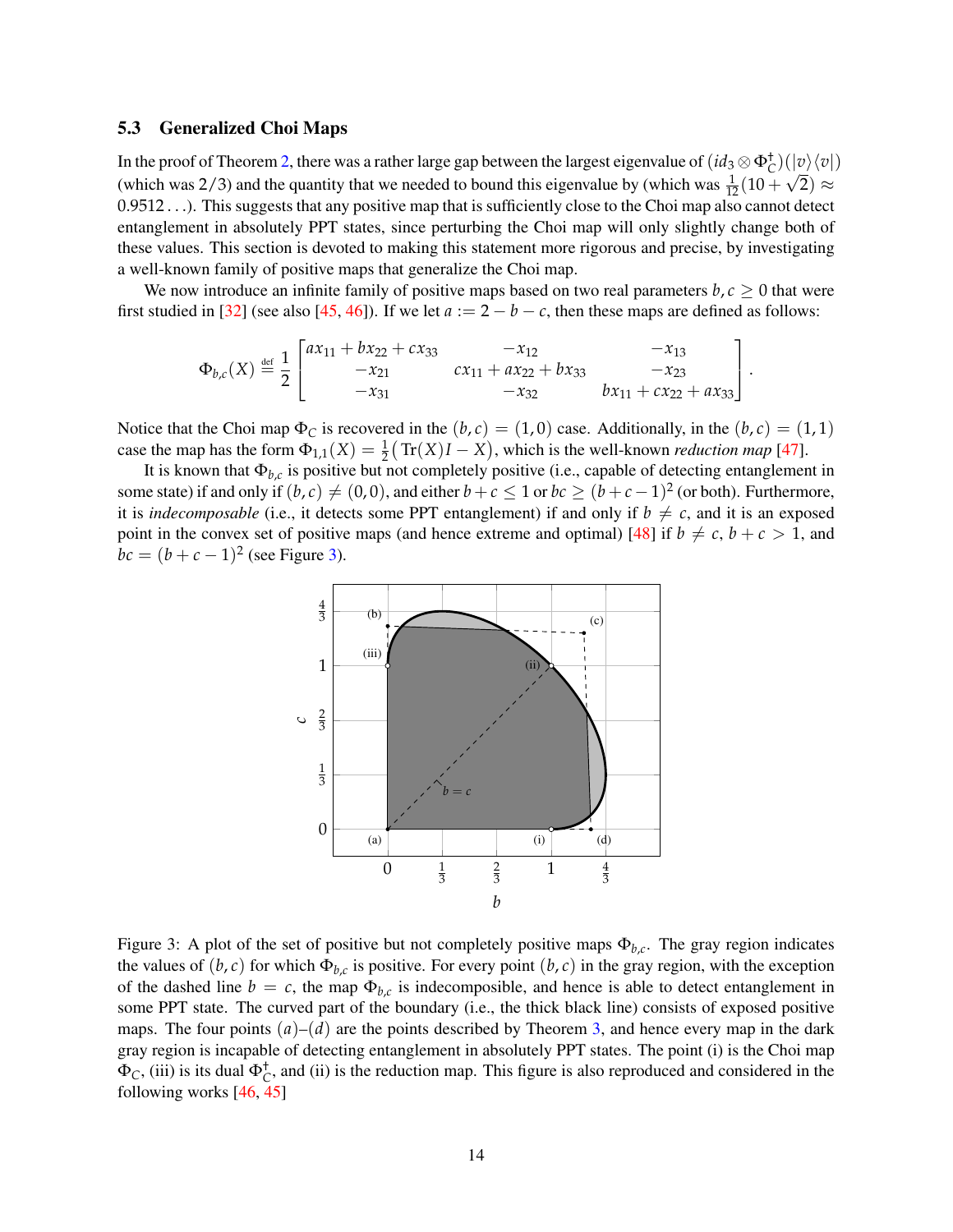As with the previous sections, our goal is to show that the maps  $\Phi_{b,c}$  cannot detect entanglement in any absolutely PPT state. While we are not able to prove this for *all* positive  $\Phi_{b,c}$ , we are able to prove it for most of them, including many of which are exposed in the set of positive maps.

<span id="page-14-0"></span>**Theorem 3.** Suppose that the point  $(b, c)$  is contained within the convex hull of the following 4 points:

- *(a)* (0, 0)*,*
- *(b)* (0, 3( √ 2 − 1))*,*
- *(c)* (6/5, 6/5)*,*
- *(d)* (3( √ 2 − 1), 0)*.*
- *If*  $\rho \in M_3 \otimes M_3$  *is absolutely PPT then*  $(id_3 \otimes \Phi_{h,c})(\rho) \geq 0$ *.*

As with Theorem [2,](#page-10-1) our method of proof is to come up with bounds on the eigenvalues of  $(id_3 \otimes$  $\Phi_{b,c}^{\dagger}$ )( $|v\rangle\langle v|$ ). We now present a lemma that gives a lower bound.

<span id="page-14-1"></span>**Lemma 6.** Let  $|v\rangle \in \mathbb{C}^3 \otimes \mathbb{C}^3$  *and suppose b*, *c* ≥ 0 *satisfy b* + *c* ≤ 3*. Then the eigenvalues of* (*id*<sub>3</sub> ⊗  $\Phi_{b,c}^{+}$  $\rangle$  $(|v\rangle \langle v|)$  are no smaller than  $-\frac{1}{6}(b+c)$ .

*Proof.* We note that the nuts and bolts of the proof are almost identical to the proof of the lower bound given in Lemma [5,](#page-10-2) so it suffices to just present a solution to the semidefinite program [\(13\)](#page-11-3) that works for all  $\Phi_{b,c}$  rather than just  $\Phi_c$ . Indeed, it is straightforward to check that the following is a feasible point of the semidefinite program:

*Y*<sup>0</sup> = *Y*<sup>1</sup> = 1 6 6 − *b* − *c* · · · 2*b* + 2*c* − 3 · · · 2*b* + 2*c* − 3 · 3*b* · · · · · · · · · 3*c* · · · · · · · · · 3*c* · · · · · 2*b* + 2*c* − 3 · · · 6 − *b* − *c* · · · 2*b* + 2*c* − 3 · · · · · 3*b* · · · · · · · · · 3*b* · · · · · · · · · 3*c* · 2*b* + 2*c* − 3 · · · 2*b* + 2*c* − 3 · · · 6 − *b* − *c* ,

where we have used the constraints on *b* and *c* given in the statement of the lemma to ensure that the positive semidefiniteness requirements of the SDP [\(13\)](#page-11-3) are satisfied. The corresponding value of the objective function is

$$
\begin{aligned} \left\| \text{Tr}_2(Y_0) \right\| &= \frac{1}{3} \left\| \begin{bmatrix} 3+b+c & 0 & 0 \\ 0 & 3+b+c & 0 \\ 0 & 0 & 3+b+c \end{bmatrix} \right\| \\ &= \frac{1}{3} (3+b+c). \end{aligned}
$$

It follows that  $\|\Phi_{b,c}^{\dagger}\|_{\diamond}\leq \frac{1}{3}(3+b+c)$ , so from Equation [\(12\)](#page-11-2) it follows that if  $\mu_9$  is the minimal eigenvalue of  $(id_3 \otimes \Phi_{b,c}^{\dagger})(|\nu\rangle\langle\nu|)$  then  $\mu_9 \geq \frac{1}{2}(1 - ||\Phi_{b,c}^{\dagger}||_{\diamond}) \geq -\frac{1}{6}(b+c)$ , as desired.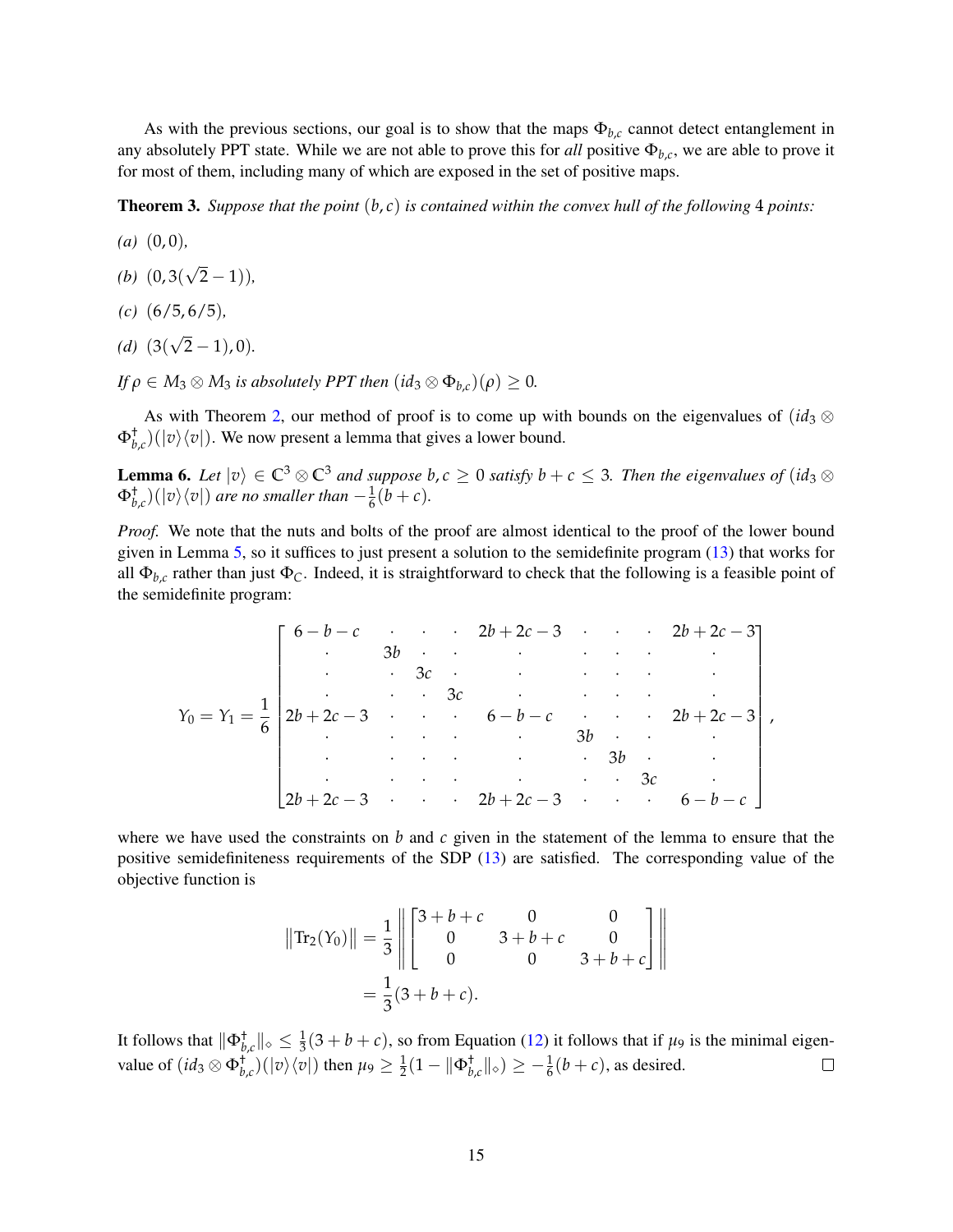Upper bounds on the eigenvalues of  $(id_3 \otimes \Phi_{b,c}^{\dagger})(|v\rangle\langle v|)$  seem to be much messier than the lower bound given by Lemma [6,](#page-14-1) so we defer their discussion to Appendix A, where we complete the proof of Theorem [3.](#page-14-0)

Theorem [3](#page-14-0) shows analytically that all of the maps in the dark shaded region of Figure [3](#page-13-0) are unable to detect entanglement in absolutely PPT states. It is natural to ask whether or not the same is true of the positive maps in the light shaded region. We do not have an analytic proof that this is the case, but numerical evidence suggests that it is. In particular, we randomly generated  $10^8$  pure states  $|v\rangle$  and values of  $(b, c)$  in the light shaded region of Figure [3,](#page-13-0) and found that every time the eigenvalues of  $(id_3 \otimes$  $\Phi_{b,c}^{\dagger}$ )( $|v\rangle\langle v|$ ) satisfied the hypotheses of Lemma [2.](#page-5-1)

#### 5.4 Breuer–Hall Map

The *Breuer–Hall map* [\[33,](#page-21-10) [34\]](#page-21-11) is a positive map on  $M_n$ , where  $n \geq 4$  is even, that is defined as follows:

$$
\Phi_{BH}(X) \stackrel{\text{def}}{=} \frac{1}{n-2} \left( \text{Tr}(X)I - X - VX^T V^{\dagger} \right),
$$

where  $V \in M_n$  is a given unitary matrix that is skew symmetric (anti-symmetric), i.e.  $V^T = -V$ . We note that the reason for restricting to even *n* is because such unitary matrices exist if and only if *n* is even. One such unitary matrix is as follows:

$$
V = \begin{bmatrix} 0 & 0 & \cdots & 0 & 1 \\ 0 & 0 & \cdots & 1 & 0 \\ \vdots & \vdots & \ddots & \vdots & \vdots \\ 0 & -1 & \cdots & 0 & 0 \\ -1 & 0 & \cdots & 0 & 0 \end{bmatrix},
$$

and it follows straightforwardly from [\[49,](#page-22-8) Theorem 2.3] that for our purposes it suffices to restrict attention to this particular *V* (i.e., there exists a Breuer–Hall map detecting entanglement in some absolutely PPT state if and only if the Breuer–Hall map that arises from this particular *V* detects entanglement in some absolutely PPT state).

Much like the Choi map and generalized Choi maps, the Breuer–Hall map is capable of detecting entanglement in PPT states. We now show, in a manner similar to the proof of Theorem [2,](#page-10-1) that these maps *cannot* detect entanglement in absolutely PPT states. Phrased differently, we show that the set of "absolutely Breuer–Hall" states:

$$
\mathcal{BH}_{\text{abs}} \stackrel{\text{def}}{=} \left\{ \rho : (id_n \otimes \Phi_{BH})(U \rho U^{\dagger}) \geq 0 \quad \forall \text{ unitary } U \right\}
$$

is a superset of the absolutely PPT states:  $\mathcal{PPT}_{\text{abs}} \subseteq \mathcal{BH}_{\text{abs}}$ .

<span id="page-15-0"></span>**Theorem 4.** Let  $n \geq 4$  be even. If  $\rho \in M_n \otimes M_n$  is absolutely PPT then  $(id_n \otimes \Phi_{BH})(\rho) \geq 0$ .

Just like in the proof of Theorem [2,](#page-10-1) our goal is to bound the eigenvalues of operators of the form  $(id_n \otimes \Phi_{BH}^{\dagger})(|v\rangle\langle v|)$ . The following lemma provides such a bound.

<span id="page-15-1"></span>**Lemma 7.** Let  $|v\rangle \in \mathbb{C}^n \otimes \mathbb{C}^n$ , where  $n \geq 4$  is even. Then the eigenvalues of  $(id_n \otimes \Phi_{BH}^+)(|v\rangle\langle v|)$  are *contained within the interval*  $[-1/n, 1/(n-2)]$ *.* 

*Proof.* The proof follows the same construction as the proof of Theorem [2](#page-10-1) and uses the same semidefinite programs. Let  $\mu_1 \geq \cdots \geq \mu_{n^2}$  be the eigenvalues of  $(id_n \otimes \Phi_{BH}^{\dagger})(|v\rangle\langle v|)$ . We first show that  $\mu_1 \leq$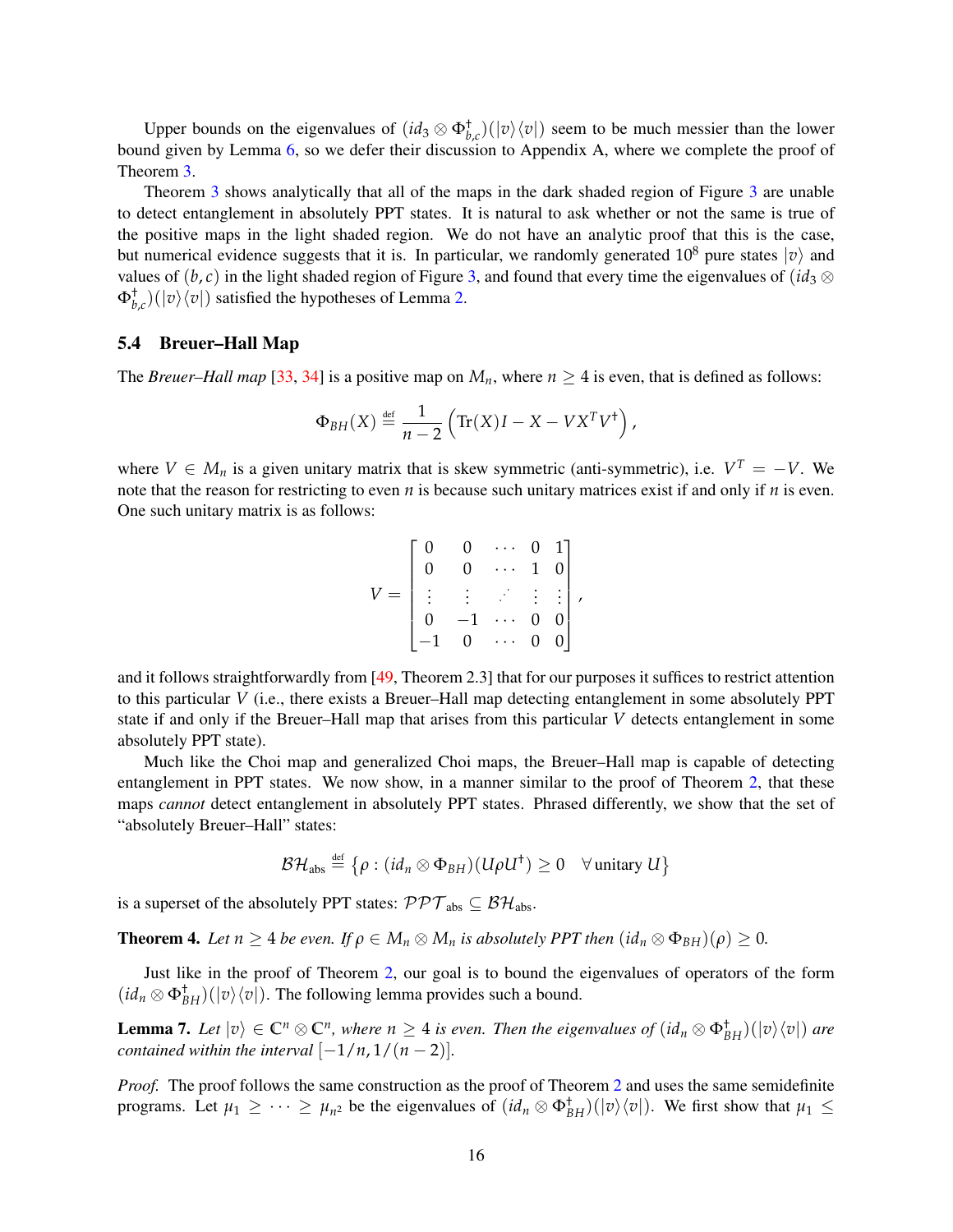$1/(n-2)$ . To achieve this, we must find a feasible point *Y* of the SDP [\(16\)](#page-12-2) (replacing  $\Phi_C$  by  $\Phi_{BH}$ ) such that the objective function has the value  $1/(n-2)$  at that point. One choice of *Y* that works is  $Y = \frac{n}{n-2}(I \otimes V)|\psi^{+}\rangle\langle\psi^{+}|(I \otimes V^{\dagger})$ , which is clearly positive semidefinite and thus a feasible point. The corresponding value of the objective function is

$$
\lambda_{\max}\big(J(\Phi_{BH}^{\dagger}) + (id_n \otimes T)(Y)\big) = \frac{1}{n-2}\lambda_{\max}\big(I - n|\psi^{+}\rangle\langle\psi^{+}|\big) = \frac{1}{n-2},
$$

as desired.

We next show that  $\mu_{n^2} \geq -1/n$ . To proceed, we calculate the diamond norm  $\|\Phi_{BH}^{\dagger}\|_{\diamond}$  using the SDP [\(13\)](#page-11-3), where we optimize over  $Y_0, Y_1 \in M_n \otimes M_n$ . We now show that the following choice of  $Y_0$  and *Y*<sub>1</sub> is a dual feasible point that achieves this bound:

$$
Y_0 = Y_1 = J(\Phi_{BH}^{\dagger}) + 2|\psi^+\rangle\langle\psi^+|.
$$

It is straightforward to show that  $P := Y_0 - |\psi^+\rangle\langle\psi^+|$  is (up to scaling) an orthogonal projection, so  $Y_0$ is positive semidefinite. Next observe that

$$
\begin{bmatrix} Y_0 & -J(\Phi_{BH}^{\dagger}) \\ -J(\Phi_{BH}^{\dagger})^{\dagger} & Y_1 \end{bmatrix} = \begin{bmatrix} P & -P \\ -P & P \end{bmatrix} + \begin{bmatrix} |\psi^+\rangle\langle\psi^+| & |\psi^+\rangle\langle\psi^+| \\ |\psi^+\rangle\langle\psi^+| & |\psi^+\rangle\langle\psi^+| \end{bmatrix} \geq 0,
$$

from which it follows that the given choice of  $Y_0$ ,  $Y_1$  is a feasible point of the SDP [\(13\)](#page-11-3).

To compute the corresponding value of the objective function, we note that  $Tr_2(Y_0) = \frac{n}{n-2}I - \frac{1}{n-2}I$  $\frac{1}{n-2}I + \frac{2}{n}I = \frac{n+2}{n}I$ , so  $\frac{1}{2}||\text{Tr}_2(Y_0)|| + \frac{1}{2}||\text{Tr}_2(Y_1)|| = \frac{n+2}{n}$ . It follows that  $||\Phi_{BH}^{\dagger}||_{\diamond} \leq \frac{n+2}{n}$ . By plugging this upper bound into Inequality [\(12\)](#page-11-2) we see that  $\mu_{n^2} \geq -1/n$ , as desired, which concludes the proof.

Now that we have bounds on the eigenvalues of the witnesses of the form  $(id_n \otimes \Phi_{BH}^+)(|v\rangle\langle v|)$ , we can prove the main result of this section.

*Proof of Theorem [4.](#page-15-0)* By Lemma [7,](#page-15-1) we know that every entanglement witness *W* of the form  $W = (id_n \otimes$  $\Phi_{BH}^{\dagger}$ )( $|v\rangle\langle v|$ ) has eigenvalues in the interval  $[-1/n, 1/(n-2)]$ . From the definition of  $\Phi_{BH}$  it is straightforward to see that every such *W* has at most 1 negative eigenvalue, so we know that  $\ell :=$  $(1 - ||W||_{tr})/2 \ge -1/n$  as well. √

For all  $n \geq 4$ , we have  $f(\ell) = f(-1/n) \geq f(-1/4) = (1 + \ell)$ 2)/4  $\approx 0.6035... \geq 1/2 \geq$  $1/(n-2) = \mu_1$  $1/(n-2) = \mu_1$  $1/(n-2) = \mu_1$ . It follows from Lemma 2 that *W* cannot detect entanglement in any absolutely PPT state, so neither can Φ*BH*.  $\Box$ 

## <span id="page-16-0"></span>6 Special Classes of States

Up until now we have focused on proving that certain separability criteria are incapable of detecting entanglement in absolutely PPT states. Now we shift focus a bit and prove that the absolute separability and absolute PPT properties coincide on certain important families of quantum states.

#### 6.1 Werner States

The first family of states that we investigate are the *Werner states* [\[1\]](#page-19-0), which are defined via the single real parameter  $\alpha \in [-1, 1]$  by

$$
\rho = (I - \alpha S)/(n^2 - n\alpha) \in M_n \otimes M_n,
$$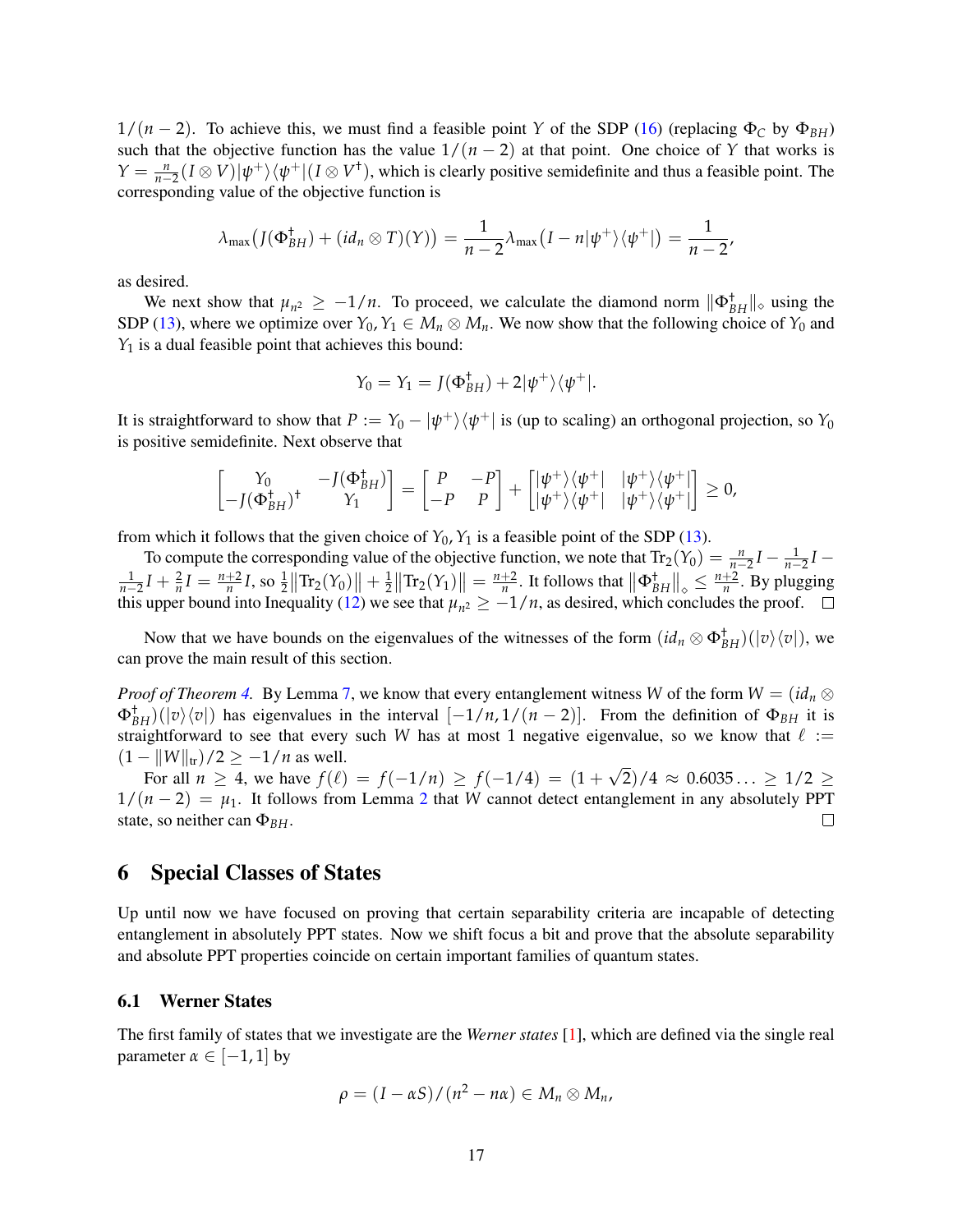where  $S \in M_n \otimes M_n$  is the *swap* operator defined by  $S(|a\rangle \otimes |b\rangle) = |b\rangle \otimes |a\rangle$ . It is well-known that the Werner state  $\rho$  is separable if and only if it is PPT if and only if  $\alpha \leq 1/n$ . We now show that the Werner states that are absolutely separable and those that are absolutely PPT also coincide.

**Theorem 5.** Let  $\rho = (I - \alpha S)/(n^2 - n\alpha) \in M_n \otimes M_n$  be a Werner state. Then  $\rho$  is absolutely separable *if and only if*  $\rho$  *is absolutely PPT if and only if*  $\alpha \leq 1/n$ *.* 

*Proof.* Throughout this proof, we work with the operator  $X := I - \alpha S$ , which is equal to  $\rho$  up to normalization (and thus has the same separability and PPT properties as  $\rho$ ). We first prove that  $\alpha \leq 1/n$ implies that *X* is absolutely separable (and hence absolutely PPT as well). To this end, notice that  $UXU^{\dagger} = I - \alpha USU^{\dagger}$ . Since  $\|\alpha USU^{\dagger}\|_2 = \|\alpha S\|_2 = \alpha \|S\|_2 = \alpha n$ , it follows from [\[15,](#page-20-11) Theorem 1] that *UXU*<sup>†</sup> is separable whenever  $\alpha n \leq 1$  (i.e.,  $\alpha \leq 1/n$ ).

We now prove that if *X* is absolutely PPT then  $\alpha \leq 1/n$ . Notice that the eigenvalues of *X* are  $1 - \alpha$ with multiplicity  $n(n + 1)/2$  and  $1 + \alpha$  with multiplicity  $n(n - 1)/2$ . It follows from a straightforward calculation that each of the LMIs described by [\[17\]](#page-20-13) corresponding to the set of absolutely PPT states is of the form

$$
\begin{bmatrix}\n2-2\alpha & -2\alpha & -2\alpha & \cdots & -2\alpha \\
-2\alpha & 2-2\alpha & -2\alpha & \cdots & -2\alpha \\
-2\alpha & -2\alpha & 2-2\alpha & \cdots & -2\alpha \\
\vdots & \vdots & \vdots & \ddots & \vdots \\
-2\alpha & -2\alpha & -2\alpha & \cdots & 2-2\alpha\n\end{bmatrix} \geq 0.
$$

It is straightforward to see that  $[1, 1, \ldots, 1]^T$  is an eigenvector of the above matrix with corresponding eigenvalue  $2 - 2n\alpha$ . It follows that  $2 - 2n\alpha \ge 0$ , so  $\alpha \le 1/n$ , as desired.  $\Box$ 

#### 6.2 Isotropic States

The family of isotropic states is defined by the single real parameter  $\alpha \in \left[-\frac{1}{n^2-1}, 1\right]$  via

$$
\rho = \frac{1-\alpha}{n^2}I + \alpha |\psi^+\rangle\langle\psi^+| \in M_n \otimes M_n,\tag{17}
$$

where we recall that  $|\psi^+\rangle = \frac{1}{\sqrt{n}}\sum_{i=1}^n|i\rangle\otimes|i\rangle$  is the standard maximally-entangled state. It is well-known that the isotropic state  $\rho$  is separable if and only if it is PPT if and only if  $\alpha \le \frac{1}{n+1}$ . We now show that the isotropic states that are absolutely separable and those that are absolutely PPT also coincide.

**Theorem 6.** Let  $\rho = \frac{1-\alpha}{n^2}I + \alpha|\psi^+\rangle\langle\psi^+| \in M_n \otimes M_n$  be an isotropic state. Then  $\rho$  is absolutely *separable if and only if*  $\rho$  *is absolutely PPT if and only if*  $\alpha \leq \frac{2}{2+n^2}$ .

*Proof.* We first show that if  $\rho$  is absolutely PPT then  $\alpha \leq \frac{2}{2+n^2}$ . Notice that the eigenvalues  $\lambda_1 \geq \lambda_2 \geq$  $\cdots \geq \lambda_{n^2}$  of  $\rho$  are

$$
\lambda_1 = \alpha + \frac{1 - \alpha}{n^2}, \quad \lambda_i = \frac{1 - \alpha}{n^2} \quad \forall \, 2 \leq i \leq n^2.
$$

Since we are assuming that  $\rho$  is absolutely PPT, we can plug these eigenvalues into the LMIs described in [\[17\]](#page-20-13) to obtain

$$
\frac{1}{n^2} \begin{bmatrix} 2-2\alpha & -n^2\alpha & 0 & \cdots & 0 \\ -n^2\alpha & 2-2\alpha & 0 & \cdots & 0 \\ 0 & 0 & 2-2\alpha & \cdots & 0 \\ \vdots & \vdots & \vdots & \ddots & \vdots \\ 0 & 0 & 0 & \cdots & 2-2\alpha \end{bmatrix} \geq 0.
$$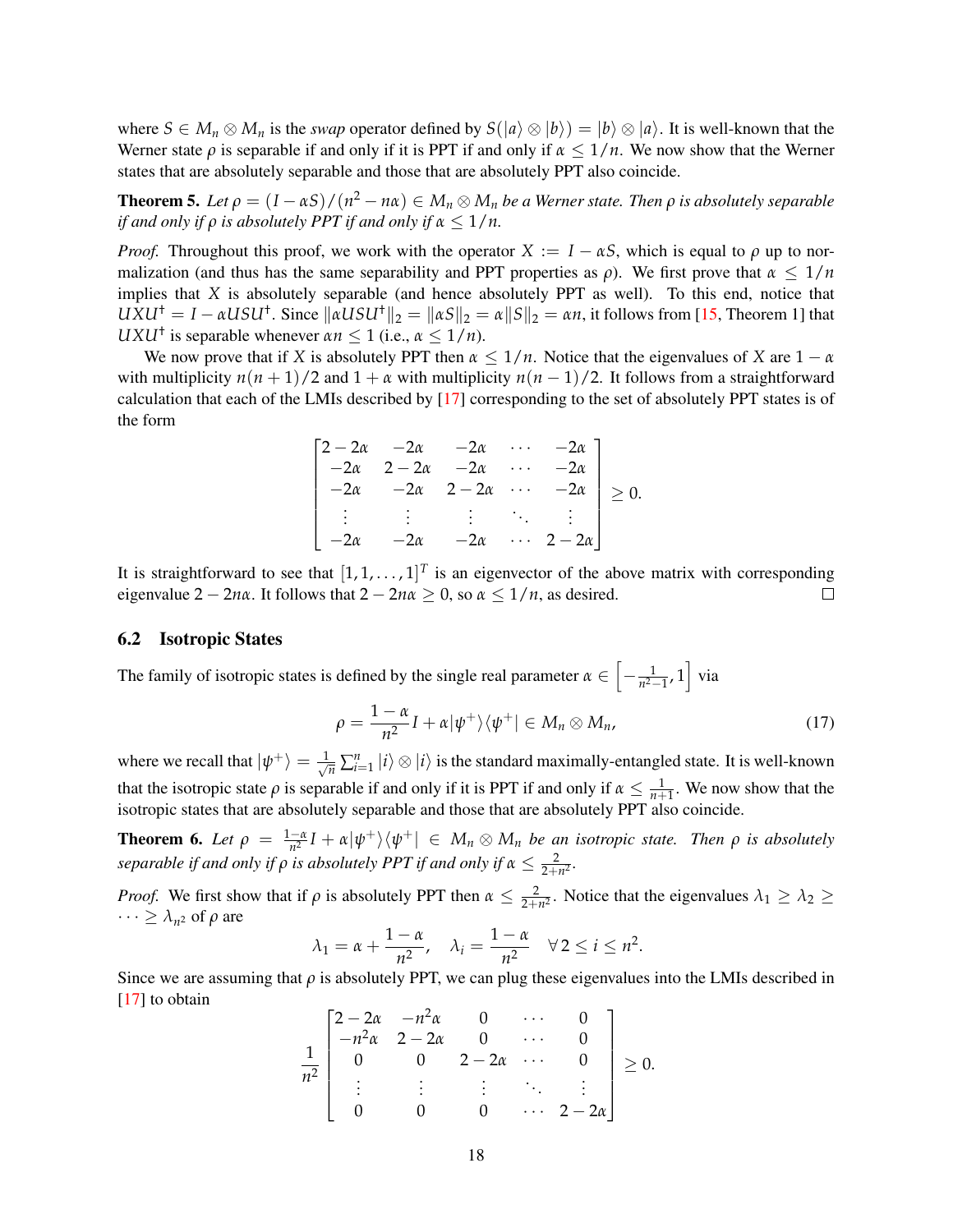The positivity of the above matrix implies that  $n^2 \alpha \leq 2 - 2\alpha$ , so  $\alpha \leq \frac{2}{2 + n^2}$ , as desired.

We now prove that if  $\alpha \leq \frac{2}{2+n^2}$  then  $\rho$  is absolutely separable. First notice that  $U\rho U^{\dagger} = \frac{1-\alpha}{n^2}I +$  $a|v\rangle\langle v|$ , where  $|v\rangle := U|\psi^{+}\rangle$ . If we absorb constants in a different way, we obtain

<span id="page-18-1"></span>
$$
U\rho U^{\dagger} = \alpha \left( \frac{1-\alpha}{n^2 \alpha} I + |v\rangle\langle v| \right),\tag{18}
$$

which we want to show is separable for all  $|v\rangle$ .

To this end, we recall that it was shown in [\[50\]](#page-22-9) that the operator [\(18\)](#page-18-1) is separable if and only if  $\frac{1-\alpha}{n^2\alpha} \geq \gamma_1\gamma_2$ , where  $\gamma_1 \geq \gamma_2$  are the two largest Schmidt coefficients of  $|v\rangle$ . We can see that this is true for all  $|v\rangle$  simply by noting that  $\frac{1-\alpha}{n^2\alpha} \ge 1/2$  (which follows from the fact that  $\alpha \le \frac{2}{2+n^2}$ ), and  $1/2 \ge \gamma_1\gamma_2$ (which can be seen by maximizing  $\gamma_1 \gamma_2$  subject to the constraint that  $\gamma_1^2 + \gamma_2^2 \le 1$ ). It follows that  $\rho$  is absolutely separable, as desired.

#### <span id="page-18-0"></span>6.3 UPB States

One of the more well-known methods of constructing PPT entangled states comes from the notion of an *unextendible product basis (UPB)* [\[29\]](#page-21-6), which is a set of mutually orthogonal product states with no other product state orthogonal to all of them. Given a UPB  $S \subset \mathbb{C}^m \otimes \mathbb{C}^n$ , it is straightforward to check that the following state is PPT and entangled:

<span id="page-18-2"></span>
$$
\rho = \frac{1}{mn - |\mathcal{S}|} \left( I - \sum_{|v_i\rangle \in \mathcal{S}} |v_i\rangle \langle v_i| \right). \tag{19}
$$

States of the form [\(19\)](#page-18-2) cannot possibly be absolutely PPT since they are entangled yet have rank  $mn - |\mathcal{S}| < mn$ , which contradicts Proposition [1.](#page-4-3) However, we can follow the approach of [\[31\]](#page-21-8) by letting  $0 < p < 1$  be a real number and considering the full-rank state  $\rho_p := pI/(mn) + (1 - p)\rho$ . As p increases from 0 to 1, the state  $\rho_p$  becomes arbitrarily close to the maximally-mixed state  $I/(mn)$  and thus becomes absolutely PPT (and even absolutely separable) when  $p$  is large enough. We now investigate the question of whether or not there exists  $\rho_p$  that is absolutely PPT but not absolutely separable.

<span id="page-18-4"></span>**Theorem 7.** Let  $\rho \in M_3 \otimes M_3$  be a state constructed via a UPB, as in Equation [\(19\)](#page-18-2). Then  $\rho_p$  is absolutely PPT if and only if  $p \geq 9(10-\sqrt{17})/83 \approx 0.6373\ldots$  *Furthermore,*  $\rho_p$  *is absolutely separable absolutely 1444 if*  $p \ge$   $\ge$  *if p*  $\ge$  1 − 1/ $\sqrt{10}$   $\approx$  0.6838... √

*Proof.* We first show that  $\rho_p$  is absolutely PPT if and only if  $p \ge 9(10 - 1)$ 17)/83. We first recall that all UPBs in  $\mathbb{C}^3 \otimes \mathbb{C}^3$  have five states [\[51\]](#page-22-10), so  $\rho_p$  has eigenvalues  $p/9$  with multiplicity 5 and  $p/9 + (1$  $p$ )/4 =  $(9-5p)$ /36 with multiplicity 4. It follows that the two LMIs determining whether or not  $\rho_p$  is absolutely PPT are both as follows:

<span id="page-18-3"></span>
$$
\frac{1}{36} \begin{bmatrix} 8p & 9p-9 & 9p-9 \ 9p-9 & 8p & 9p-9 \ 9p-9 & 9p-9 & 18-10p \end{bmatrix} \ge 0.
$$
 (20)

It is straightforward to check that the LMI [\(20\)](#page-18-3) holds if and only if  $p \ge 9(10 - 1)$ 17)/83, as claimed.

To see that  $\rho_p$  is absolutely separable when  $p \geq 1 - 1/\sqrt{10}$ , note that it suffices to consider the *p* = 1 − 1/ $\sqrt{10}$  case. Define the operator *X* :=  $8\rho_p = 8(1 - 1/\sqrt{10})I/9 + 8\rho/\sqrt{10}$ . Then

$$
||X - I||_F^2 = ||8\rho/\sqrt{10} - (1 + 8/\sqrt{10})I/9||_F
$$
  
= 4(2/\sqrt{10} - (1 + 8/\sqrt{10})/9)<sup>2</sup> + 5((1 + 8/\sqrt{10})/9)<sup>2</sup>  
= 1.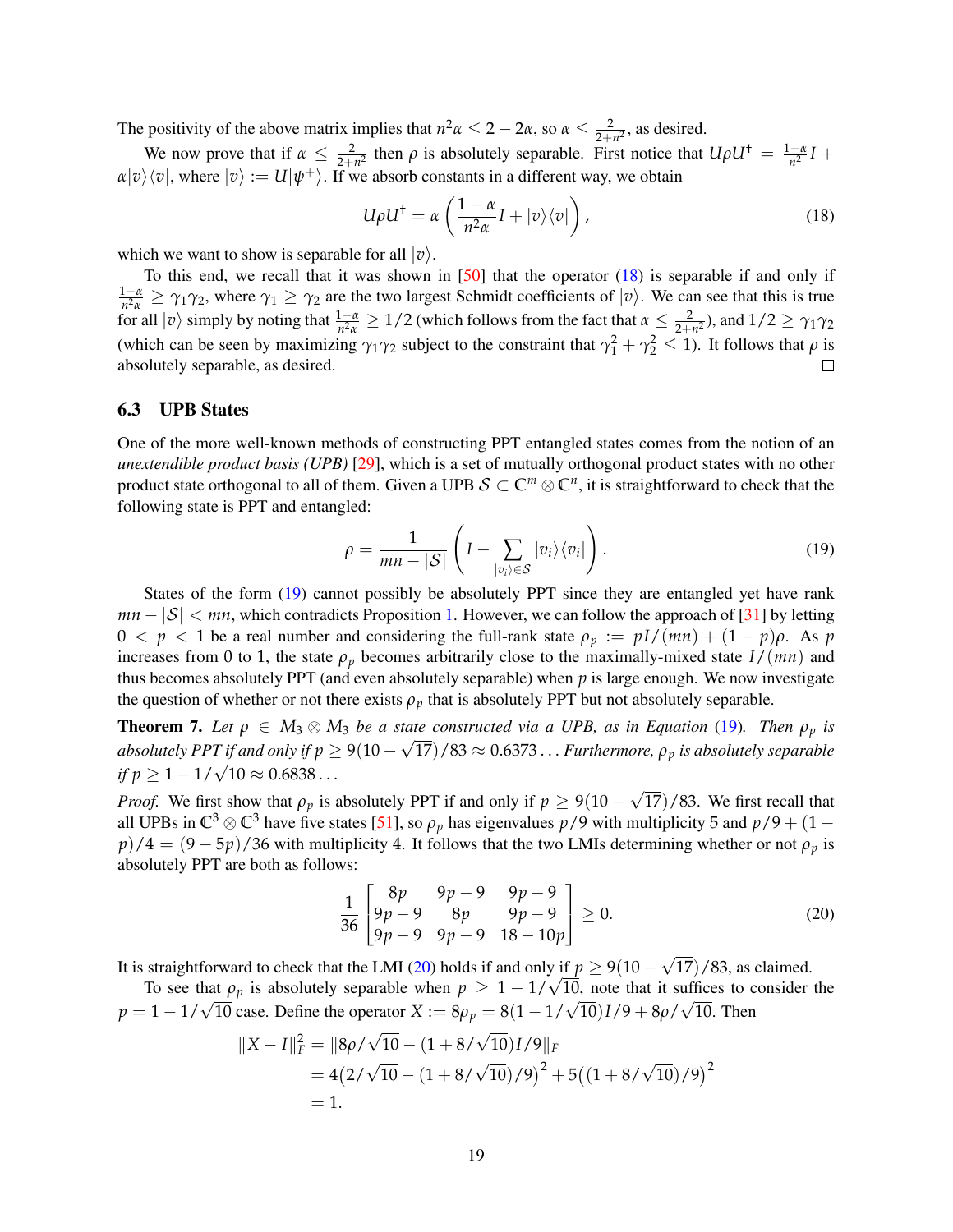It follows from [\[15,](#page-20-11) Theorem 1] that *X* is absolutely separable, so  $\rho_p$  is too.

From Theorem [7](#page-18-4) we see that there is an interval approximately equal to  $(0.6373, 0.6838)$  for which  $\rho_p$  is absolutely PPT, but we do not know whether or not it is absolutely separable. In the  $p = 0.6373$ case, we have tried to detect entanglement in the state  $U\rho_p U^{\dagger}$  for 10<sup>5</sup> randomly-generated (according to Haar measure) unitary matrices *U*. We used every entanglement criterion that is known to us, including the tests based on covariance matrices [\[52\]](#page-22-11) and the extremely strong tests based on the 3-copy PPT symmetric extensions [\[53\]](#page-22-12), and no entanglement was ever detected in any of these states. These numerical results seem to suggest that the state  $\rho_p$  is absolutely separable when  $p = 0.6373$  (and thus for all *p* ∈ [0.6373, 0.6838)).

 $\Box$ 

## <span id="page-19-3"></span>7 Outlook

We have investigated the absolute separability problem and provided various forms of evidence to support Conjecture [1](#page-4-2) that the sets of absolutely separable and absolutely PPT states coincide.

Certainly the most notable open problem resulting from this work is to prove or disprove Conjecture [1,](#page-4-2) but other interesting questions also arise from our work. For instance, are there other separability criteria that can be shown to be incapable of detecting entanglement in absolutely PPT states? We have shown that this is the case for the range criterion, realignment criterion, Choi map and its generalizations, and the Breuer–Hall map. However, there are other separability criteria such as those based on covariance matrices [\[52\]](#page-22-11) and symmetric extensions [\[53\]](#page-22-12) for which we still do not know the answer.

Other open problems in this work include proving that *all* of the generalized Choi maps  $\Phi_{b,c}$  in Section [5.3](#page-13-1) are incapable of detecting absolutely PPT entanglement (including those in the light gray re-gion of Figure [3\)](#page-13-0), and proving that the UPB states of Section [6.3](#page-18-0) are absolutely separable when  $p \in$ [0.6373, 0.6838). We have provided numerical evidence that both of these claims are true, but we have been unable to find an analytic proof of either fact.

It would also be beneficial to develop other easily-checkable conditions that imply that a given entanglement witness cannot detect entanglement in absolutely PPT states. Almost all of our results follow from Lemma [2,](#page-5-1) which gives a test based on the witness's maximal eigenvalue and the sum of its negative eigenvalues. However, it suffers from the drawback that the function *f* (see Figure [2\)](#page-6-0) is not continuous, which makes it difficult to use sometimes. Are there other functions of the eigenvalues of an entanglement witness that can be used in its place?

Acknowledgements. The authors thank John Watrous for numerous insightful discussions and suggestions, and the proof of Lemma [3.](#page-8-3) The authors also thank Ronald de Wolf for helpful comments on the writing of this paper. S.A. started working on this project during his studies at the Institute for Quantum Computing at the University of Waterloo and is grateful to Michele Mosca for support from NSERC. N.J. thanks Leonel Robert for some helpful conversations about the set of absolutely separable states and acknowledges support from NSERC. V.R. acknowledges support from NSERC and the US ARO.

## References

- <span id="page-19-0"></span>[1] R. F. Werner, "Quantum states with Einstein-Podolsky-Rosen correlations admitting a hiddenvariable model," *Phys. Rev. A*, vol. 40, pp. 4277–4281, 1989.
- <span id="page-19-1"></span>[2] O. Gühne and G. Toth, "Entanglement detection," *Phys. Rep.*, vol. 474, pp. 1–75, 2009.
- <span id="page-19-2"></span>[3] R. Horodecki, P. Horodecki, M. Horodecki, and K. Horodecki, "Quantum entanglement," *Rev. Mod. Phys.*, vol. 81, pp. 865–942, 2009.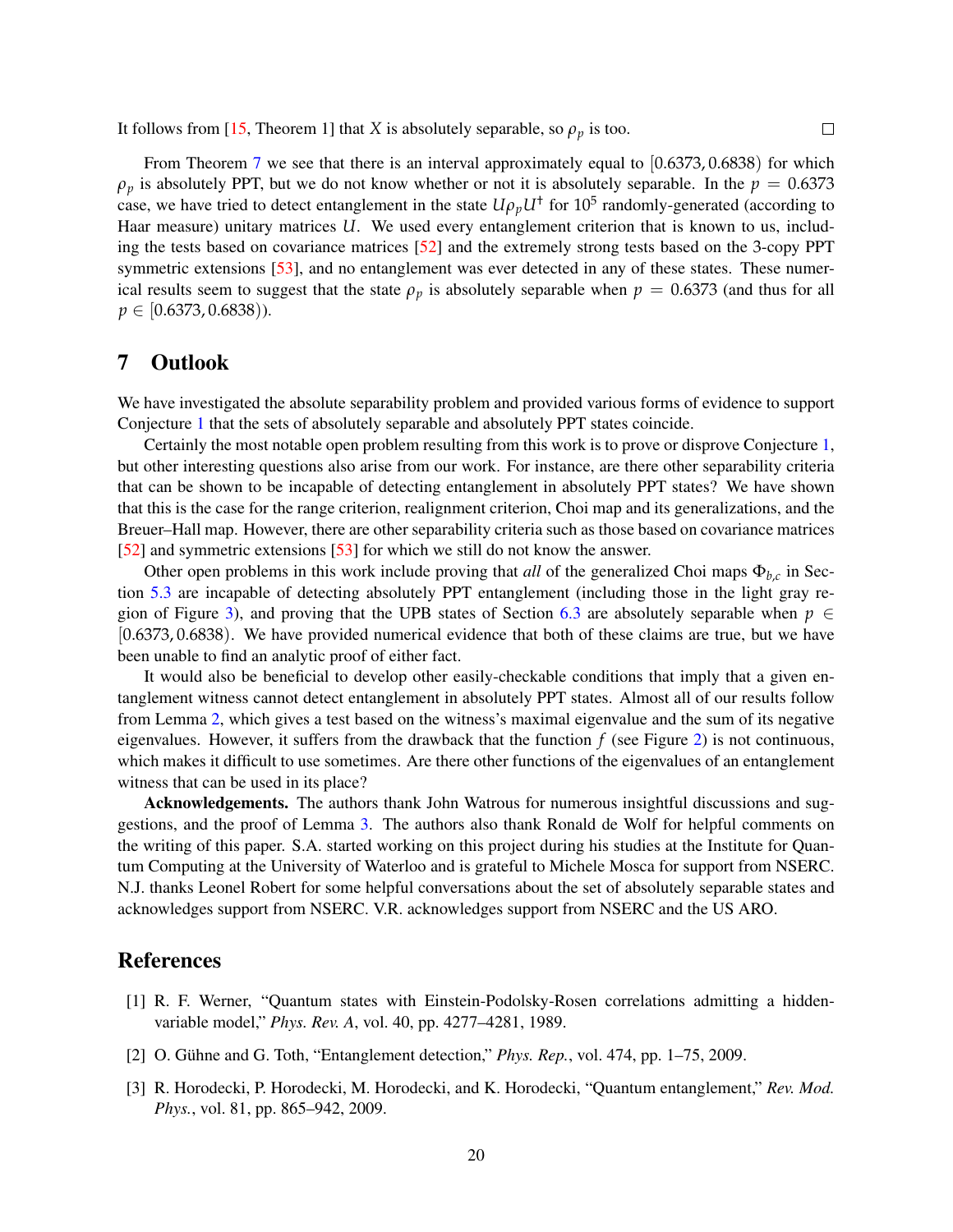- <span id="page-20-0"></span>[4] L. Gurvits, "Classical deterministic complexity of Edmonds' problem and quantum entanglement," in *Proceedings of the Thirty-Fifth Annual ACM Symposium on Theory of Computing*, pp. 10–19, 2003.
- <span id="page-20-1"></span>[5] S. Gharibian, "Strong NP-hardness of the quantum separability problem," *Quantum Inf. Comput.*, vol. 10, pp. 343–360, 2010.
- <span id="page-20-2"></span>[6] A. Peres, "Separability criterion for density matrices," *Phys. Rev. Lett.*, vol. 77, pp. 1413–1415, 1996.
- <span id="page-20-3"></span>[7] E. Størmer, "Positive linear maps of operator algebras," *Acta Math.*, vol. 110, pp. 233–278, 1963.
- <span id="page-20-4"></span>[8] S. L. Woronowicz, "Positive maps of low dimensional matrix algebras," *Rep. Math. Phys.*, vol. 10, pp. 165–183, 1976.
- <span id="page-20-5"></span>[9] M. Horodecki, P. Horodecki, and R. Horodecki, "Separability of mixed states: Necessary and sufficient conditions," *Phys. Lett. A*, vol. 223, pp. 1–8, 1996.
- <span id="page-20-6"></span>[10] M. Kus and K. Życzkowski, "Geometry of entangled states," *Phys. Rev. A*, vol. 63, p. 032307, 2001.
- <span id="page-20-7"></span>[11] E. Knill, "Separability from spectrum." Published electronically at [http://qig.itp.uni](http://qig.itp.uni-hannover.de/qiproblems/15)[hannover.de/qiproblems/15,](http://qig.itp.uni-hannover.de/qiproblems/15) 2003.
- <span id="page-20-8"></span>[12] F. Verstraete, K. Audenaert, and B. D. Moor, "Maximally entangled mixed states of two qubits," *Phys. Rev. A*, vol. 64, p. 012316, 2001.
- <span id="page-20-9"></span>[13] A. K. Ekert, C. M. Alves, D. K. L. Oi, M. Horodecki, P. Horodecki, and L. C. Kwek, "Direct estimations of linear and nonlinear functionals of a quantum state," *Phys. Rev. Lett.*, vol. 88, p. 217901, 2002.
- <span id="page-20-10"></span>[14] T. Tanaka, Y. Ota, M. Kanazawa, G. Kimura, H. Nakazato, and F. Nori, "Determining eigenvalues of a density matrix with minimal information in a single experimental setting," *Phys. Rev. A*, vol. 89, p. 012117, 2014.
- <span id="page-20-11"></span>[15] L. Gurvits and H. Barnum, "Largest separable balls around the maximally mixed bipartite quantum state," *Phys. Rev. A*, vol. 66, p. 062311, 2002.
- <span id="page-20-12"></span>[16] N. Ganguly, J. Chatterjee, and A. S. Majumdar, "Witness of mixed separable states useful for entanglement creation," *Phys. Rev. A*, vol. 89, p. 052304, 2014.
- <span id="page-20-13"></span>[17] R. Hildebrand, "Positive partial transpose from spectra," *Phys. Rev. A*, vol. 76, p. 052325, 2007.
- <span id="page-20-14"></span>[18] N. Johnston, "Separability from spectrum for qubit–qudit states," *Phys. Rev. A*, vol. 88, p. 062330, 2013.
- <span id="page-20-15"></span>[19] K. Chen and L.-A. Wu, "A matrix realignment method for recognizing entanglement," *Quantum Inf. Comput.*, vol. 3, pp. 193–202, 2003.
- <span id="page-20-16"></span>[20] O. Rudolph, "Some properties of the computable cross norm criterion for separability," *Phys. Rev. A*, vol. 67, p. 032312, 2003.
- <span id="page-20-17"></span>[21] M. Grötschel, L. Lovász, and A. Schrijver, *Geometric algorithms and combinatorial optimization*. Springer-Verlag, 1993.
- <span id="page-20-18"></span>[22] L. Vandenberghe and S. Boyd, "Semidefinite programming," *SIAM Review*, vol. 38, pp. 49–95, 1996.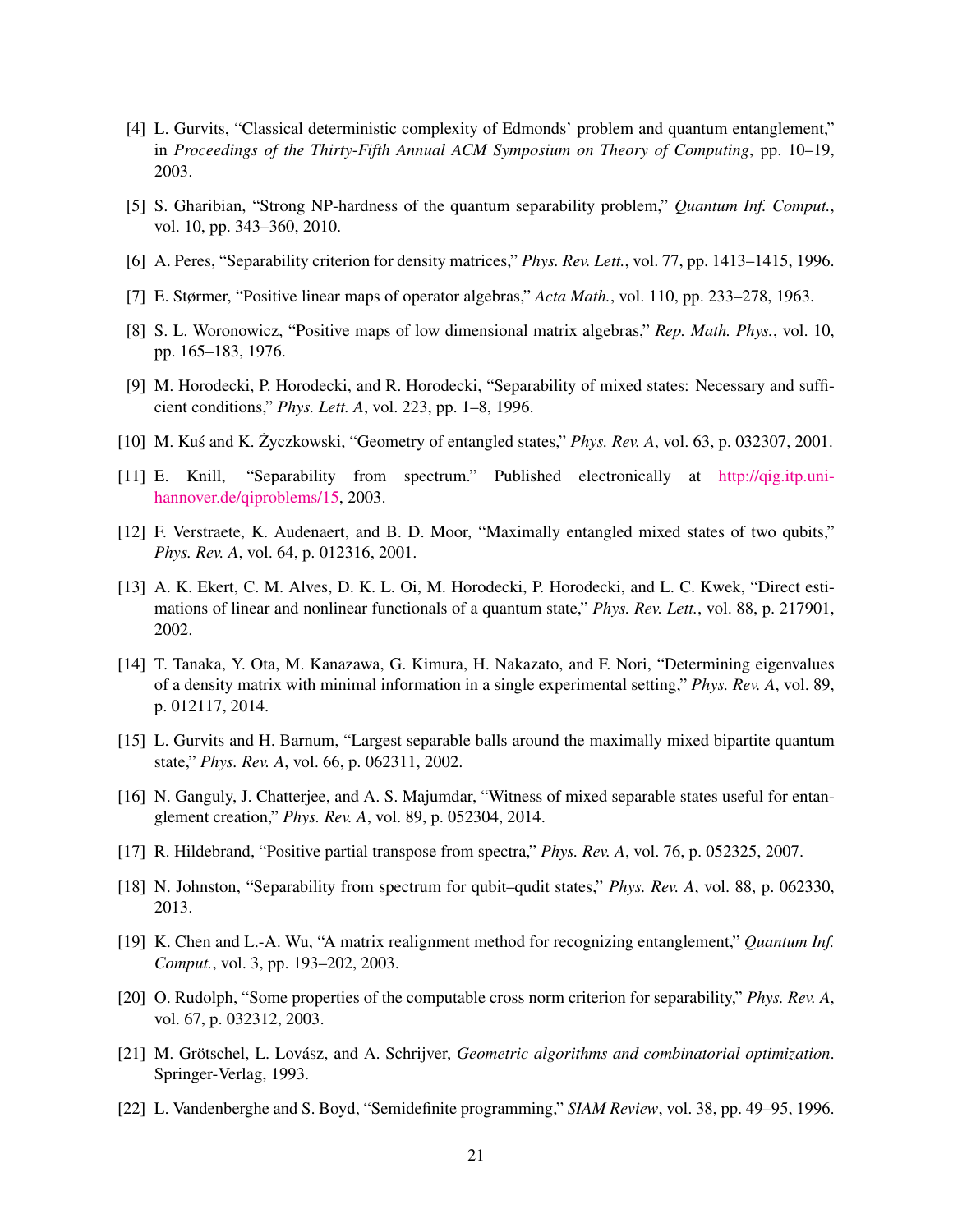- <span id="page-21-0"></span>[23] J. Watrous, "Theory of quantum information lecture notes, lecture 7." published electronically at [http://www.cs.uwaterloo.ca/ watrous/lecture-notes.html,](http://www.cs.uwaterloo.ca/~watrous/lecture-notes.html) 2004.
- <span id="page-21-1"></span>[24] M.-D. Choi, "Completely positive linear maps on complex matrices," *Linear Algebra Appl.*, vol. 10, pp. 285–290, 1975.
- <span id="page-21-2"></span>[25] N. Johnston, "The On-Line Encyclopedia of Integer Sequences." [A237749,](http://oeis.org/A237749) February 2014. The number of possible orderings of the real numbers  $x^i$  is  $i \leq j$ , subject to the constraint that  $x^j > x^2$  $> ... > xn > 0.$
- <span id="page-21-3"></span>[26] R. Bhatia, *Matrix analysis*. Springer, 1997.
- <span id="page-21-4"></span>[27] P. Horodecki, "Separability criterion and inseparable mixed states with positive partial transposition," *Phys. Lett. A*, vol. 232, pp. 333–339, 1997.
- <span id="page-21-5"></span>[28] D. Brußand A. Peres, "Construction of quantum states with bound entanglement," *Phys. Rev. A*, vol. 61, p. 030301(R), 2000.
- <span id="page-21-6"></span>[29] C. H. Bennett, D. P. DiVincenzo, T. Mor, P. W. Shor, J. A. Smolin, and B. M. Terhal, "Unextendible product bases and bound entanglement," *Phys. Rev. Lett.*, vol. 82, pp. 5385–5388, 1999.
- <span id="page-21-7"></span>[30] M. Horodecki, P. Horodecki, and R. Horodecki, "Mixed-state entanglement and distillation: Is there a "bound" entanglement in nature?," *Phys. Rev. Lett.*, vol. 80, pp. 5239–5242, 1998.
- <span id="page-21-8"></span>[31] S. Bandyopadhyay, S. Ghosh, and V. Roychowdhury, "Non-full rank bound entangled states satisfying the range criterion," *Phys. Rev. A*, vol. 71, p. 012316, 2005.
- <span id="page-21-9"></span>[32] S.-J. Cho, S.-H. Kye, and S. G. Lee, "Generalized Choi maps in 3-dimensional matrix algebras," *Linear Algebra Appl.*, vol. 171, pp. 213–224, 1992.
- <span id="page-21-10"></span>[33] H.-P. Breuer, "Optimal entanglement criterion for mixed quantum states," *Phys. Rev. Lett.*, vol. 97, p. 080501, 2006.
- <span id="page-21-11"></span>[34] W. Hall, "A new criterion for indecomposability of positive maps," *J. Phys. A: Math. Gen.*, vol. 39, p. 14119, 2006.
- <span id="page-21-12"></span>[35] M. Grant and S. Boyd, "CVX: MATLAB software for disciplined convex programming, version 2.0 beta." http://cvxr.com/cvx, Sept. 2012.
- <span id="page-21-13"></span>[36] A. Arunachalam, N. Johnston, and V. Russo, "Supplementary scripts for implementing separability from spectrum SDPs numerically." [https://bitbucket.org/vprusso/sep-from-spec-software,](https://bitbucket.org/vprusso/sep-from-spec-software) 2014.
- <span id="page-21-14"></span>[37] N. Johnston, *Norms and Cones in the Theory of Quantum Entanglement*. PhD thesis, University of Guelph, 2012.
- <span id="page-21-15"></span>[38] M.-D. Choi, "Positive semidefinite biquadratic forms," *Linear Algebra Appl.*, vol. 12, pp. 95–100, 1975.
- <span id="page-21-16"></span>[39] A. Y. Kitaev, "Quantum computations: Algorithms and error correction," *Russian Math. Surveys*, vol. 52, pp. 1191–1249, 1997.
- <span id="page-21-17"></span>[40] J. Watrous, "Semidefinite programs for completely bounded norms," *Theory Comput.*, vol. 5, pp. 217–238, 2009.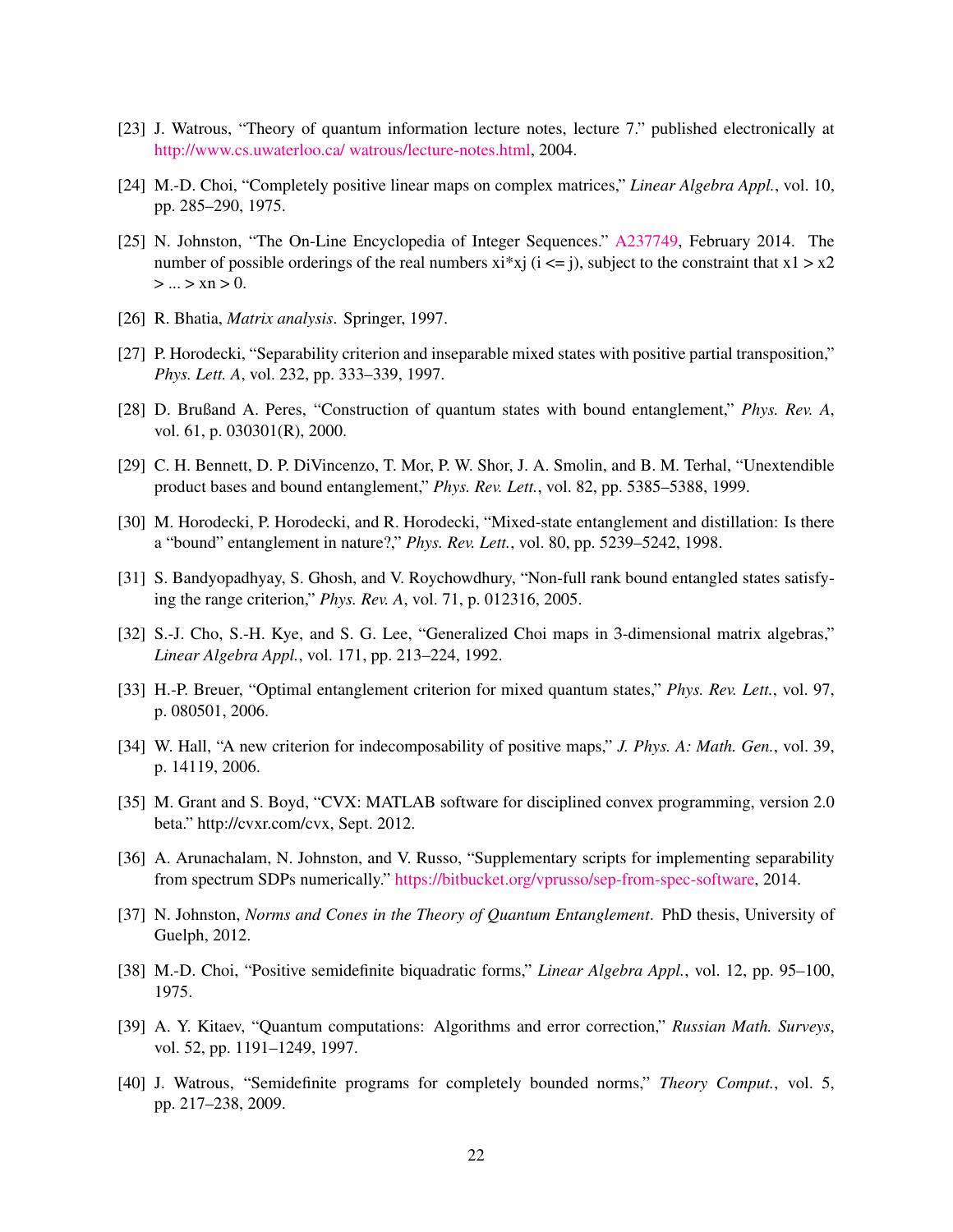- <span id="page-22-0"></span>[41] J. Watrous, "Simpler semidefinite programs for completely bounded norms." E-print: [arXiv:1207.5726](http://arxiv.org/abs/1207.5726) [quant-ph], 2012.
- <span id="page-22-1"></span>[42] J. Watrous, "Notes on super-operator norms induced by Schatten norms," *Quantum Inf. Comput.*, vol. 5, pp. 58–68, 2005.
- <span id="page-22-2"></span>[43] M. Navascués, M. Owari, and M. B. Plenio, "Power of symmetric extensions for entanglement detection," *Phys. Rev. A*, vol. 80, p. 052306, 2009.
- <span id="page-22-3"></span>[44] N. Johnston and D. W. Kribs, "A family of norms with applications in quantum information theory II," *Quantum Inf. Comput.*, vol. 11, pp. 104–123, 2011.
- <span id="page-22-4"></span>[45] D. Chruscinski and F. A. Wudarski, "Geometry of entanglement witnesses for two qutrits," Open *Systems & Information Dynamics*, vol. 18, no. 04, pp. 375–387, 2011.
- <span id="page-22-5"></span>[46] D. Chruscinski and G. Sarbicki, "Optimal entanglement witnesses for two qutrits," Open Systems & *Information Dynamics*, vol. 20, no. 02, p. 1350006, 2013.
- <span id="page-22-6"></span>[47] M. Horodecki and P. Horodecki, "Reduction criterion of separability and limits for a class of distillation protocols," *Phys. Rev. A*, vol. 59, pp. 4206–4216, 1999.
- <span id="page-22-7"></span>[48] K.-C. Ha and S.-H. Kye, "Entanglement witnesses arising from exposed positive linear maps," *Open Syst. Inf. Dyn.*, vol. 18, pp. 323–337, 2011.
- <span id="page-22-8"></span>[49] C. Mehl, V. Mehrmann, and H. Xu, "Singular-value-like decomposition for complex matrix triples," *Journal of computational and applied mathematics*, vol. 233, no. 5, pp. 1245–1276, 2010.
- <span id="page-22-9"></span>[50] G. Vidal and R. Tarrach, "Robustness of entanglement," *Phys. Rev. A*, vol. 59, pp. 141–155, 1999.
- <span id="page-22-10"></span>[51] D. P. DiVincenzo, T. Mor, P. W. Shor, J. A. Smolin, and B. M. Terhal, "Unextendible product bases, uncompletable product bases and bound entanglement," *Commun. Math. Phys.*, vol. 238, pp. 379– 410, 2003.
- <span id="page-22-11"></span>[52] O. Gittsovich, O. Gühne, P. Hyllus, and J. Eisert, "Unifying several separability conditions using the covariance matrix criterion," *Phys. Rev. A*, vol. 78, p. 052319, 2008.
- <span id="page-22-12"></span>[53] A. C. Doherty, P. A. Parrilo, and F. M. Spedalieri, "A complete family of separability criteria," *Phys. Rev. A*, vol. 69, p. 022308, 2004.

## 8 Appendix A. Proof of Theorem [3](#page-14-0)

We now prove some upper bounds on the eigenvalues of  $(id_3 \otimes \Phi_{b,c}^+)(|v\rangle\langle v|)$ , which allow us to prove Theorem [3.](#page-14-0) We note that these upper bounds are much more complicated than the lower bound given by Lemma [6,](#page-14-1) so the upper bounds are illustrated in Figure [4](#page-23-0) for clarity.

<span id="page-22-13"></span>**Lemma 8.** Let  $|v\rangle \in \mathbb{C}^3 \otimes \mathbb{C}^3$  *and suppose*  $b, c \ge 0$  *are such that*  $b + c \ge \frac{2}{3}$ *. We split into two cases:* 

• *If*  $2b + c \ge 3$  *or*  $b + 2c \ge 3$ *, then the eigenvalues of*  $(id_3 \otimes \Phi_{b,c}^{\dagger})(|v\rangle\langle v|)$  *are no larger than*  $max{b, c}/2.$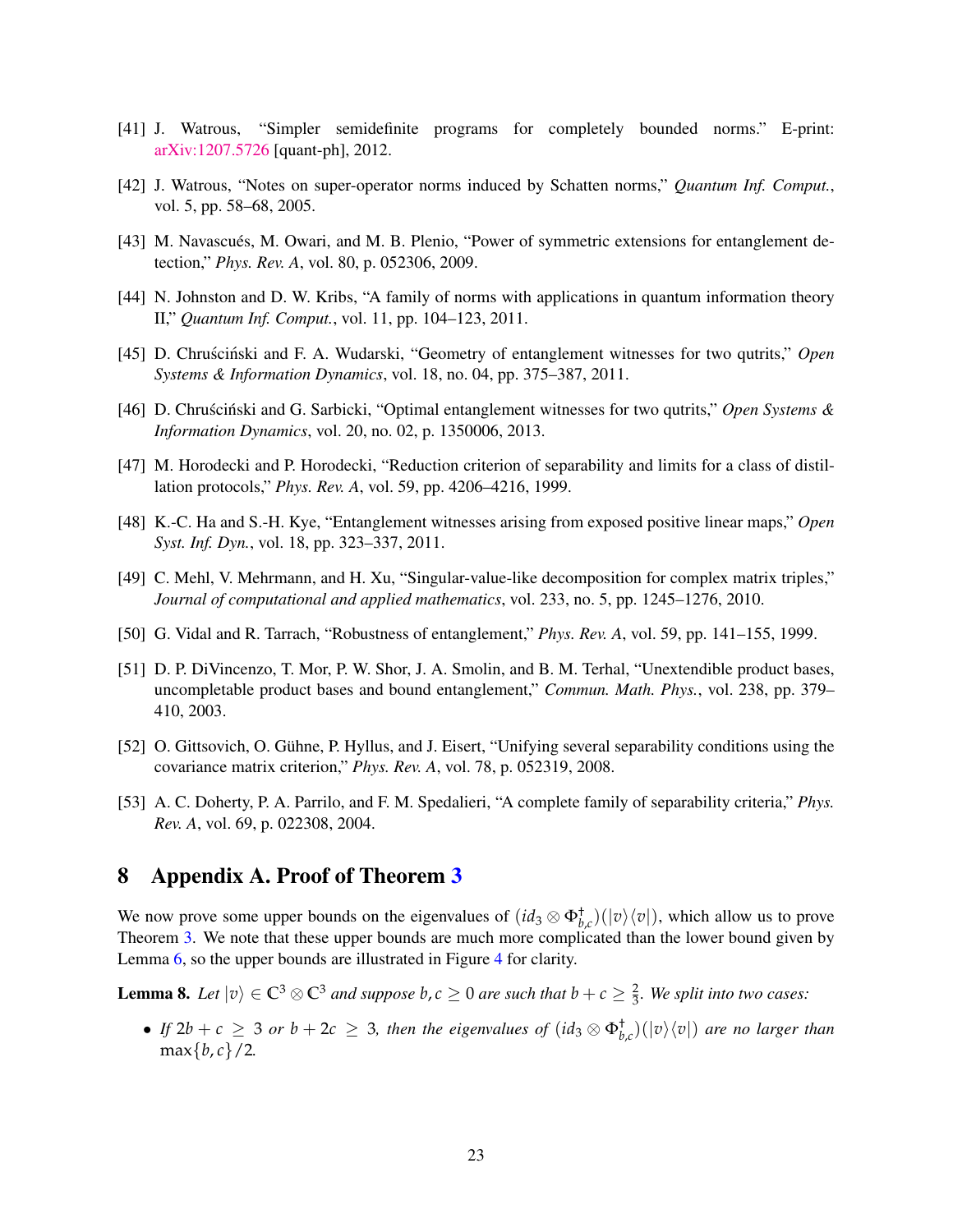

<span id="page-23-0"></span>Figure 4: A plot of the best possible upper bound on the eigenvalues of  $(id_3 \otimes \Phi_{b,c}^+)(|v\rangle\langle v|)$ , which was computed numerically using the semidefinite program [\(16\)](#page-12-2). This bound agrees with the bounds provided by Lemma [8](#page-22-13) whenever  $b + c \geq \frac{2}{3}$ . The area above and to the right of the two dashed lines is covered by the first case of that lemma, whereas the area below and to the left of the dashed lines is covered by the second case of the lemma.

• *Otherwise, the eigenvalues of*  $(id_3 \otimes \Phi_{b,c}^{\dagger})(|v\rangle\langle v|)$  *are no larger than* 

$$
\frac{b^2+c^2-6(b+c)+bc+9}{6(2-b-c)}.
$$

*Proof.* We can get an upper bound of the eigenvalues of  $(id_3 \otimes \Phi_{b,c}^{\dagger})(|v\rangle\langle v|)$  in a manner similar to that which was used in the proof of Lemma [5.](#page-10-2) In particular, it suffices to give a feasible point for the dual program of the SDP [\(16\)](#page-12-2), with  $\Phi_C$  replaced by  $\Phi_{b,c}$ .

To this end, we start by considering the first case (i.e., the case where  $2b + c \ge 3$  or  $b + 2c \ge 3$ ). It suffices to take  $Y = 0$  in the dual program of the SDP [\(16\)](#page-12-2). Then we can write  $J(\Phi_{b,c}^{\dagger})$  in the standard basis of  $\mathbb{C}^3 \otimes \mathbb{C}^3$  as follows:

$$
\left[\begin{matrix}2-b-c&\cdot&\cdot&\cdot&-1&\cdot&\cdot&-1\\ \cdot&b&\cdot&\cdot&\cdot&\cdot&\cdot&\cdot\\ \cdot&\cdot&c&\cdot&\cdot&\cdot&\cdot&\cdot\\ \cdot&\cdot&\cdot&c&\cdot&\cdot&\cdot&\cdot\\ -1&\cdot&\cdot&\cdot&2-b-c&\cdot&\cdot&-1\\ \cdot&\cdot&\cdot&\cdot&\cdot&\cdot&b&\cdot&\cdot\\ \cdot&\cdot&\cdot&\cdot&\cdot&\cdot&\cdot&c&\cdot\\ -1&\cdot&\cdot&\cdot&-1&\cdot&\cdot&2-b-c\end{matrix}\right],
$$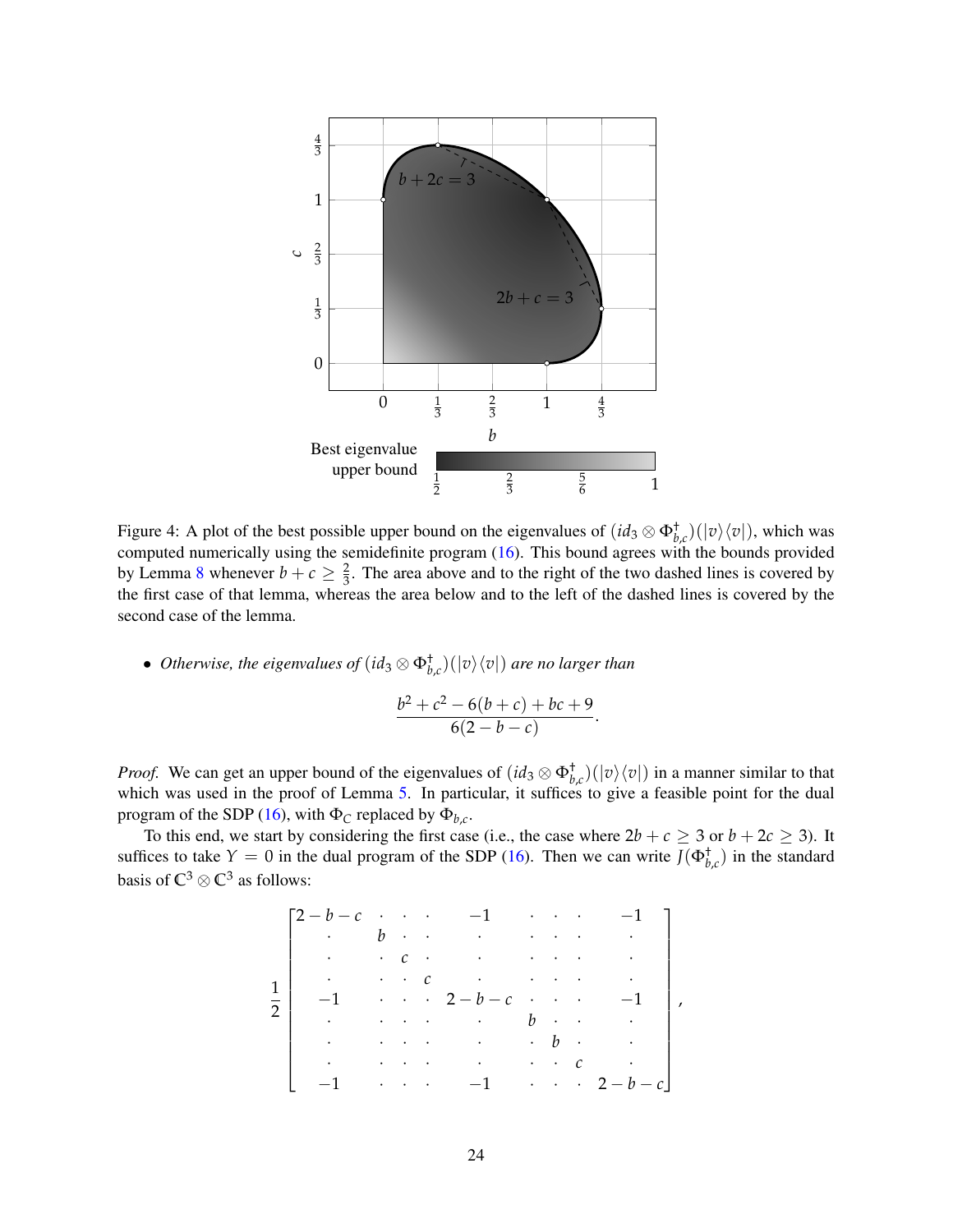from which it follows that  $\lambda_{\max}(J(\Phi_C^{\dagger})) = \max\{b, c, 3 - b - c\}/2$ . Since  $2b + c \geq 3$  or  $b + 2c \geq 3$  it follows that max ${b, c, 3 - b - c}/2 = \max{b, c}/2$ , which shows that the SDP [\(16\)](#page-12-2) has optimal value no larger than  $\max\{b, c\}$  /2 and competes the proof of this case.

We now consider the other case (i.e., we assume that  $2b + c < 3$  and  $b + 2c < 3$ ). Define the two quantities  $x := (3 - 2b - c)^2 / (6(2 - b - c))$  and  $y := (3 - b - 2c)^2 / (6(2 - b - c))$ . Then consider the following operator, written with respect to the standard basis of  $\mathbb{C}^3 \otimes \mathbb{C}^3$ :

| $\bullet$ | $\mathbf v$<br>И | ٠                |               |   | ٠             |        | ٠ | ٠ |  |
|-----------|------------------|------------------|---------------|---|---------------|--------|---|---|--|
| ٠         | ٠                | $\boldsymbol{u}$ |               |   | ٠             |        |   | ٠ |  |
|           |                  |                  | $\mathcal{U}$ | ٠ |               |        |   |   |  |
|           |                  |                  |               | ٠ | ٠             |        |   | ٠ |  |
|           |                  |                  |               | ٠ | $\mathcal{X}$ |        |   |   |  |
| ٠         | ٠                |                  |               |   |               | $\chi$ | ٠ |   |  |
| ٠         | ٠                |                  |               | ٠ |               | ٠      |   | ٠ |  |
| $\bullet$ |                  |                  |               | ٠ |               | ٠      | ٠ | ٠ |  |

It is straightforward to see that  $Y \ge 0$  and is thus a feasible point of the SDP [\(16\)](#page-12-2). To see what the corresponding value of the objective function is, we compute

| $(id \otimes T)(Y) + J(\Phi_{b,c}^{\dagger}) =$ |                                                         |                                           |                          |                                                                                                                                                                                                                                    |                                                                 |  |  |            |           |  |
|-------------------------------------------------|---------------------------------------------------------|-------------------------------------------|--------------------------|------------------------------------------------------------------------------------------------------------------------------------------------------------------------------------------------------------------------------------|-----------------------------------------------------------------|--|--|------------|-----------|--|
|                                                 | $\Gamma 2-b-c$                                          |                                           |                          |                                                                                                                                                                                                                                    | $2\sqrt{xy}-1$ $2\sqrt{xy}-1$                                   |  |  |            |           |  |
|                                                 | $\mathcal{L}^{\text{max}}$ , $\mathcal{L}^{\text{max}}$ | $b+2x$ .                                  |                          |                                                                                                                                                                                                                                    | the contract of the contract of the contract of the contract of |  |  |            |           |  |
| $\bullet$<br>$\overline{2}$                     |                                                         | $\mathcal{L}^{\text{max}}_{\text{max}}$ . |                          |                                                                                                                                                                                                                                    | $c+2y$                                                          |  |  |            |           |  |
|                                                 |                                                         | $\sim 10^{-11}$                           | <b>Contract Contract</b> |                                                                                                                                                                                                                                    | $c+2y$                                                          |  |  |            |           |  |
|                                                 |                                                         |                                           |                          |                                                                                                                                                                                                                                    | $2\sqrt{xy}-1$ and $2-b-c$ and $2\sqrt{xy}-1$                   |  |  |            |           |  |
|                                                 |                                                         |                                           |                          |                                                                                                                                                                                                                                    | $b+2x$ .                                                        |  |  |            |           |  |
|                                                 |                                                         |                                           |                          |                                                                                                                                                                                                                                    |                                                                 |  |  |            | $\bullet$ |  |
|                                                 |                                                         |                                           |                          | $\bullet$ . The contract of the contract of the contract of the contract of the contract of the contract of the contract of the contract of the contract of the contract of the contract of the contract of the contract of the co | $\sim$ 10 $\pm$                                                 |  |  | $c + 2y$ . |           |  |
|                                                 | $\lfloor 2\sqrt{xy}-1 \rfloor$                          |                                           |                          |                                                                                                                                                                                                                                    | $2\sqrt{xy}-1$ $2-b-c$                                          |  |  |            |           |  |

It is straightforward to verify that  $b + 2x = c + 2y = 2 - b - c - (2\sqrt{xy} - 1)$  for the given choice of *x* and *y*, from which it follows that

$$
(id \otimes T)(Y) + J(\Phi_{b,c}^{\dagger})
$$
  
=  $\frac{1}{2} ((b+2x)I + 3(2\sqrt{xy} - 1)|\psi^{+}\rangle\langle\psi^{+}|).$ 

Since  $2\sqrt{xy} \le 1$  whenever *b* and *c* satisfy the constraints of this case, we see that the maximum eigenvalue of  $(id \otimes T)(Y) + J(\Phi_{b,c}^{\dagger})$  equals  $b/2 + x = \frac{b^2 + c^2 - 6(b+c) + bc + 9}{6(2-b-c)}$  $\frac{-6(b+c)+bc+9}{6(2-b-c)}$ , so this quantity is an upper bound on the optimal value of the SDP [\(16\)](#page-12-2), as desired.  $\Box$ 

Now that we have these upper bounds of Lemma [8](#page-22-13) to work with, we are finally in a position to prove Theorem [3.](#page-14-0)

*Proof of Theorem [3.](#page-14-0)* We first note that it suffices to prove Theorem [3](#page-14-0) for the four maps Φ*b*,*<sup>c</sup>* given by the points  $(a)$ – $(d)$  that it describes, since the result then immediately follows for any convex combination of those maps. We consider these four maps now, one at a time.